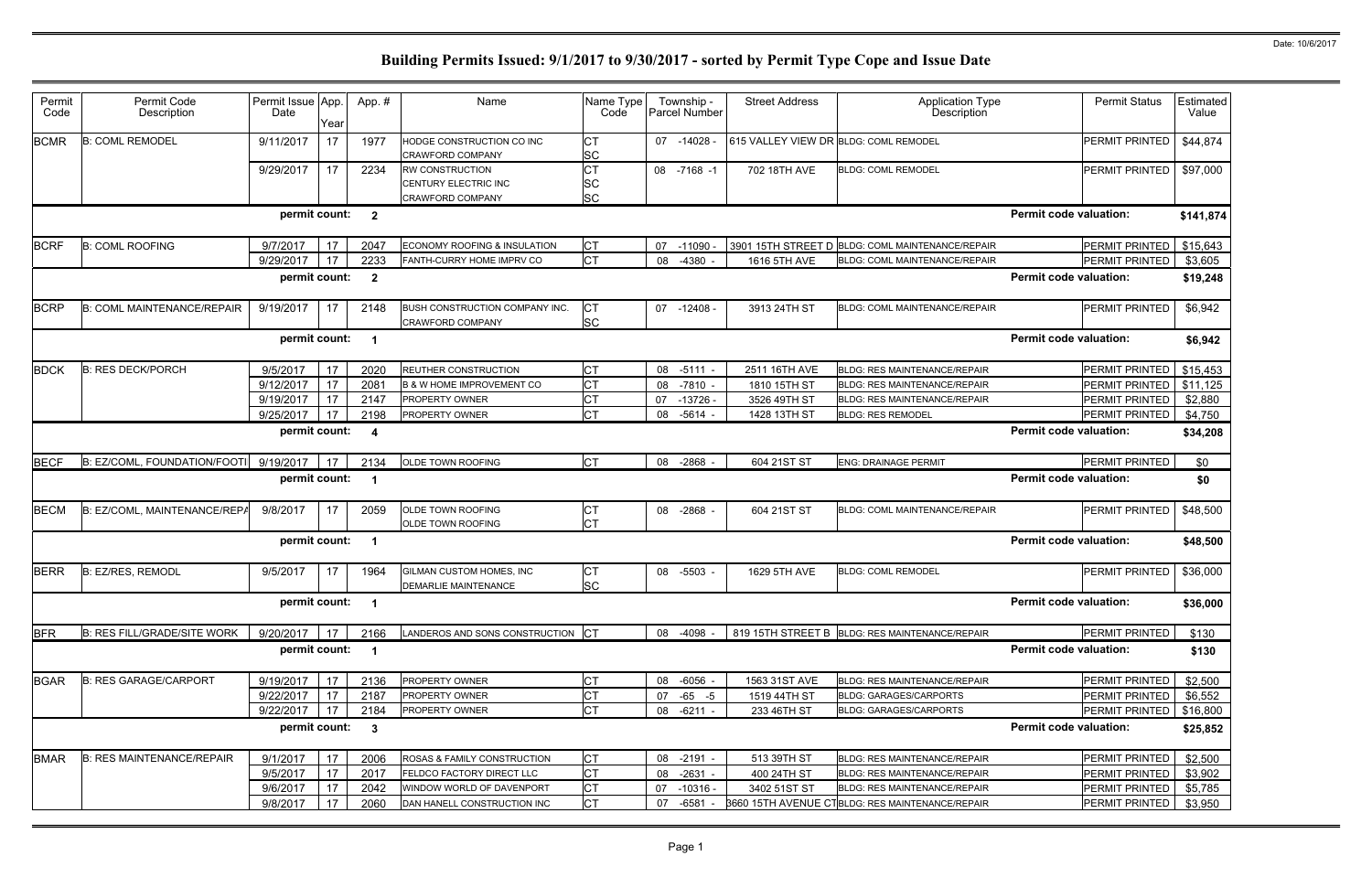| Permit<br>Code | Permit Code<br>Description             | Permit Issue App.<br>Date | Year     | App.#                   | Name                                             | Name Type<br>Code      | Township -<br>Parcel Number    | <b>Street Address</b>                | <b>Application Type</b><br>Description                              | <b>Permit Status</b>                    | Estimated<br>Value |
|----------------|----------------------------------------|---------------------------|----------|-------------------------|--------------------------------------------------|------------------------|--------------------------------|--------------------------------------|---------------------------------------------------------------------|-----------------------------------------|--------------------|
| <b>BMAR</b>    | <b>B: RES MAINTENANCE/REPAIR</b>       | 9/8/2017                  | 17       | 2063                    | VON MAUR CONSTRUCTION                            | СT                     | 08 -321 -10                    | 2732 7TH ST                          | <b>BLDG: RES MAINTENANCE/REPAIR</b>                                 | <b>PERMIT PRINTED</b>                   | \$4,680            |
|                |                                        | 9/11/2017                 | 17       | 2073                    | <b>OLDE TOWN ROOFING</b>                         | <b>CT</b>              | $-5674 -$<br>07                | 2314 44TH ST                         | <b>BLDG: RES MAINTENANCE/REPAIR</b>                                 | <b>PERMIT PRINTED</b>                   | \$0                |
|                |                                        | 9/11/2017                 | 17       | 2074                    | PERFECT CHOICE EXTERIORS LLC                     | <b>CT</b>              | $-5892 -$<br>08                | 407 9TH ST                           | <b>BLDG: RES MAINTENANCE/REPAIR</b>                                 | <b>PERMIT PRINTED</b>                   | \$4,250            |
|                |                                        | 9/11/2017                 | 17       | 2075                    | PERFECT CHOICE EXTERIORS LLC                     | <b>CT</b>              | $-6990 -2$<br>08               | 2745 11TH AVE                        | <b>BLDG: RES MAINTENANCE/REPAIR</b>                                 | PERMIT PRINTED                          | \$576              |
|                |                                        | 9/11/2017                 | 17       | 2076                    | BILL'S HOME IMPROVEMENT                          | <b>CT</b>              | 08<br>$-7428 -$                | 2031 12TH ST                         | <b>BLDG: RES MAINTENANCE/REPAIR</b>                                 | <b>PERMIT PRINTED</b>                   | \$6,625            |
|                |                                        | 9/12/2017                 | 17       | 2088                    | PROPERTY OWNER                                   | <b>CT</b>              | 07<br>-41 -E                   | 1308 53RD ST                         | BLDG: RES MAINTENANCE/REPAIR                                        | <b>PERMIT PRINTED</b>                   | \$100              |
|                |                                        | 9/12/2017                 | 17       | 2083                    | IOSSI CONSTRUCTION                               |                        | -698<br>08                     | 1172 25TH ST                         | <b>BLDG: RES MAINTENANCE/REPAIR</b>                                 | PERMIT PRINTED                          | \$450              |
|                |                                        | 9/12/2017                 | 17       | 2082                    | DAN HANELL CONSTRUCTION INC                      | <b>CT</b>              | 08<br>$-8708 -$                | 4606 8TH AVE                         | BLDG: RES MAINTENANCE/REPAIR                                        | PERMIT PRINTED                          | \$3,800            |
|                |                                        | 9/14/2017                 | 17       | 2096                    | SHAFFER CONSTRUCTION                             | <b>CT</b>              | $-4910 -1$<br>08               | 1319 11TH ST                         | <b>BLDG: RES MAINTENANCE/REPAIR</b>                                 | PERMIT PRINTED                          | \$100              |
|                |                                        | 9/19/2017                 | 17       | 2120                    | <b>PROPERTY OWNER</b>                            | <b>CT</b>              | $-6844 -$<br>08                | 1515 25TH AVE                        | <b>BLDG: RES MAINTENANCE/REPAIR</b>                                 | PERMIT PRINTED                          | \$500              |
|                |                                        | 9/21/2017                 | 17       | 2171                    | DAN HANELL CONSTRUCTION INC                      | <b>CT</b>              | $-2098$ -B<br>07               | 2805 19TH ST                         | BLDG: RES MAINTENANCE/REPAIR                                        | PERMIT PRINTED                          | \$12,000           |
|                |                                        | 9/21/2017                 | 17       | 2168                    | DAN HANELL CONSTRUCTION INC                      | <b>CT</b>              | 07<br>$-2838 - 1$              | 3401 14TH ST                         | BLDG: RES MAINTENANCE/REPAIR                                        | PERMIT PRINTED                          | \$1,575            |
|                |                                        | 9/21/2017                 | 17       | 2172                    | <b>PROPERTY OWNER</b>                            | <b>CT</b>              | $-6531 -$<br>07                | 1111 39TH ST                         | <b>BLDG: RES MAINTENANCE/REPAIR</b>                                 | <b>PERMIT PRINTED</b>                   | \$6,000            |
|                |                                        |                           |          |                         | JOHNSON ELECTRIC CO, K C                         | <b>SC</b>              |                                |                                      |                                                                     |                                         |                    |
|                |                                        | 9/21/2017                 | 17       | 2174                    | <b>IRVINE CONSTRUCTION COMPANY</b>               | <b>CT</b>              | 08 -3451 -3                    | 3217 9TH ST                          | BLDG: RES MAINTENANCE/REPAIR                                        | PERMIT PRINTED                          | \$11,800           |
|                |                                        | 9/21/2017                 | 17       | 2170                    | REUTHER CONSTRUCTION                             | <b>CT</b>              | 08 -4137 -19                   | 2601 8TH ST                          | BLDG: RES MAINTENANCE/REPAIR                                        | PERMIT PRINTED                          | \$8,185            |
|                |                                        | 9/25/2017                 | 17       | 2189                    | FELDCO FACTORY DIRECT LLC                        | <b>CT</b>              | $-3958 -$<br>08                | 2808 16TH ST                         | <b>BLDG: RES MAINTENANCE/REPAIR</b>                                 | PERMIT PRINTED                          | \$10,257           |
|                |                                        | 9/26/2017                 | 17       | 2202                    | DAN HANELL CONSTRUCTION INC                      | <b>CT</b>              | $-8537$<br>07                  | 1812 37TH STREET CT                  | <b>BLDG: RES MAINTENANCE/REPAIR</b>                                 | PERMIT PRINTED                          | \$4,980            |
|                |                                        | 9/26/2017                 | 17       | 2206                    | FOLEY CONTRACTING LLC                            | <b>CT</b>              | $-321 - 19$<br>08              | 3030 7TH ST                          | <b>BLDG: RES MAINTENANCE/REPAIR</b>                                 | PERMIT PRINTED                          | \$14,000           |
|                |                                        | 9/26/2017                 | 17       | 2201                    | DAN HANELL CONSTRUCTION INC                      | <b>CT</b>              | 08<br>$-8368 -$                | 2010 2ND ST                          | <b>BLDG: RES MAINTENANCE/REPAIR</b>                                 | PERMIT PRINTED                          | \$13,200           |
|                |                                        | 9/28/2017                 | 17       | 2227                    | ROSAS & FAMILY CONSTRUCTION                      | <b>CT</b>              | 08<br>$-2191$                  | 513 39TH ST                          | <b>BLDG: RES MAINTENANCE/REPAIR</b>                                 | PERMIT PRINTED                          | \$6,100            |
|                |                                        | permit count:             |          | 24                      |                                                  |                        |                                |                                      |                                                                     | <b>Permit code valuation:</b>           | \$125,315          |
| <b>BNP</b>     | B: "WORKING WITHOUT A PERMIT 9/19/2017 |                           | 17       | 2147                    | PROPERTY OWNER                                   | <b>CT</b>              | 07 -13726 -                    | 3526 49TH ST                         | BLDG: RES MAINTENANCE/REPAIR                                        | PERMIT PRINTED                          | \$2,880            |
|                |                                        | permit count:             |          | $\mathbf 1$             |                                                  |                        |                                |                                      |                                                                     | <b>Permit code valuation:</b>           | \$2,880            |
| <b>BPH</b>     | <b>B: RES POOL HOUSE/HOT TUB RN</b>    | 9/6/2017                  | 16       | 1872                    | <b>RUSSELL CONSTRUCTION</b>                      | СT                     | 08<br>$-5430 -$                | 1209 4TH AVE                         | BLDG:COML/NEW, HOTELS/MOTELS                                        | <b>PERMIT PRINTED</b>                   | ########           |
|                |                                        |                           |          |                         | <b>HORNBUCKLE HEATING &amp; AC</b>               | <b>SC</b>              |                                |                                      |                                                                     |                                         |                    |
|                |                                        |                           |          |                         | TRI-CITY ELECTRIC COMPANY                        | <b>SC</b>              |                                |                                      |                                                                     |                                         |                    |
|                |                                        |                           |          |                         | SUNRISE POOL BUILDERS, INC                       | <b>SC</b>              |                                |                                      |                                                                     |                                         |                    |
|                |                                        | permit count: 1           |          |                         |                                                  |                        |                                |                                      |                                                                     | <b>Permit code valuation:</b>           | \$9,242,100        |
| <b>BRF</b>     |                                        |                           |          |                         |                                                  |                        |                                |                                      |                                                                     |                                         |                    |
|                | <b>B: RES FOUNDATION/FOOTING</b>       | 9/21/2017                 | 17       | 2174                    | <b>IRVINE CONSTRUCTION COMPANY</b>               | <b>CT</b>              | 08 -3451 -3                    | 3217 9TH ST                          | <b>BLDG: RES MAINTENANCE/REPAIR</b>                                 | PERMIT PRINTED                          | \$11,800           |
|                |                                        | permit count:             |          | $\mathbf{1}$            |                                                  |                        |                                |                                      |                                                                     | <b>Permit code valuation:</b>           | \$11,800           |
|                |                                        |                           | 17       |                         |                                                  |                        |                                |                                      |                                                                     |                                         |                    |
|                | <b>B: RES REMODEL</b>                  | 9/14/2017                 |          | 2097                    | BEAVER BUILDERS INC<br>AERO PLUMBING AND HEATING | IСТ                    | 07 -15044 -                    | 025 34TH AVENUE A CBLDG: RES REMODEL |                                                                     | <b>PERMIT PRINTED</b>                   | \$16,900           |
|                |                                        |                           |          |                         | <b>HANSSEN ELECTRIC</b>                          | <b>SC</b><br><b>SC</b> |                                |                                      |                                                                     |                                         |                    |
|                |                                        |                           |          |                         | <b>GABRILSON HEATING &amp; AC</b>                | <b>SC</b>              |                                |                                      |                                                                     |                                         |                    |
|                |                                        | 9/25/2017                 | 17       | 2199                    | REED CONSTRUCTION LLC                            | <b>CT</b>              | -5016 -<br>08                  | 1619 16TH AVE                        | <b>BLDG: RES REMODEL</b>                                            | PERMIT PRINTED                          | \$5,000            |
| <b>BRML</b>    |                                        | permit count:             |          | $\overline{\mathbf{2}}$ |                                                  |                        |                                |                                      |                                                                     | <b>Permit code valuation:</b>           | \$21,900           |
|                |                                        |                           |          |                         |                                                  |                        |                                |                                      |                                                                     |                                         |                    |
| <b>BRRF</b>    | <b>B: RES ROOFING</b>                  | 9/1/2017<br>9/1/2017      | 17<br>17 | 2003<br>2002            | R.A. CONSTRUCTION<br>QC GENERAL, INC             | <b>CT</b><br>СT        | 07 -13579 -<br>$-5650 -$<br>07 | 1480 44TH ST<br>2403 45TH ST         | <b>BLDG: RES MAINTENANCE/REPAIR</b><br>BLDG: RES MAINTENANCE/REPAIR | PERMIT PRINTED<br><b>PERMIT PRINTED</b> | \$5,500<br>\$3,900 |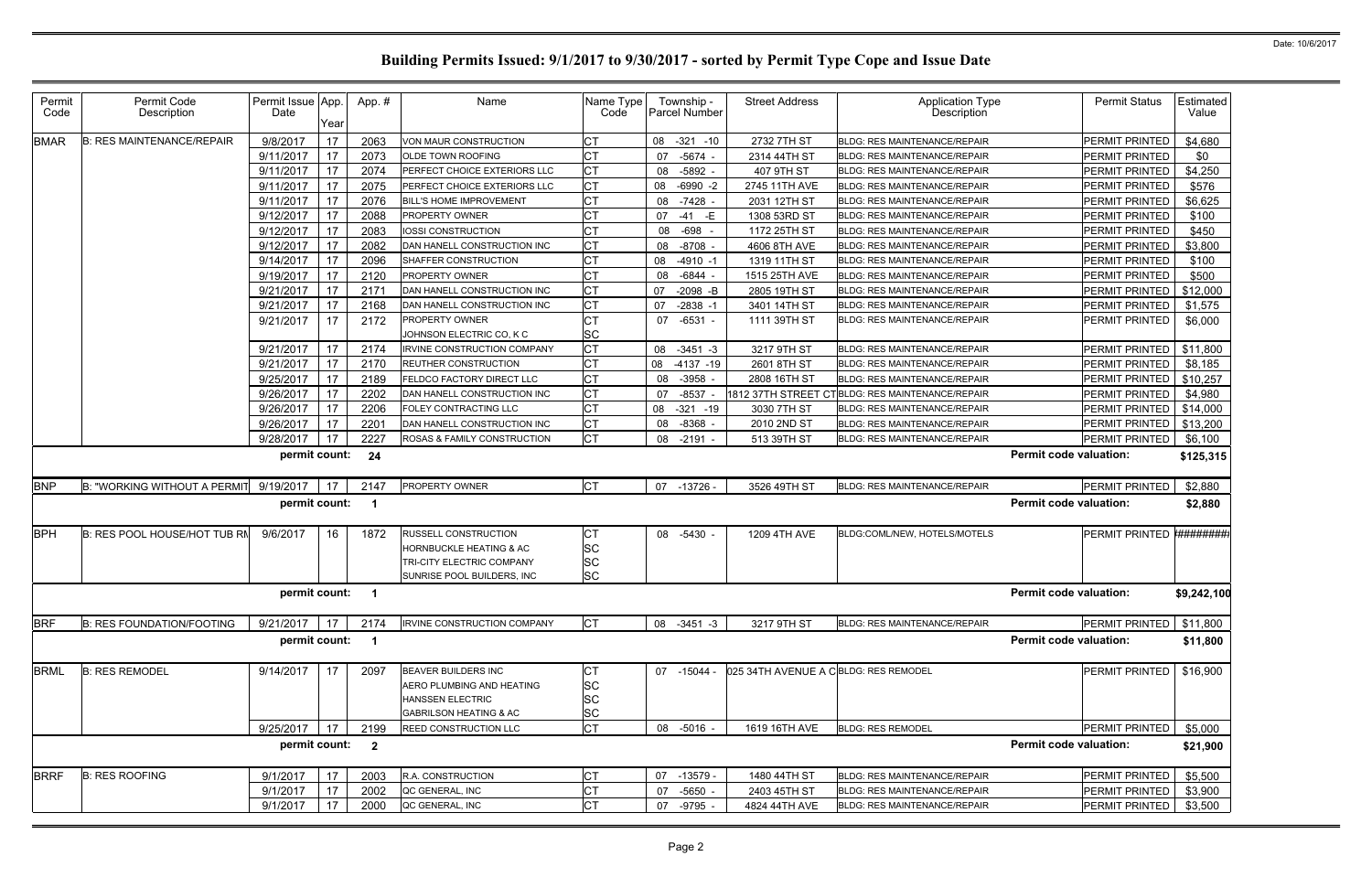| Permit<br>Code | Permit Code<br>Description | Permit Issue App.<br>Date | Year     | App.#        | Name                                                    | Name Type<br>Code      |    | Township -<br>Parcel Number | <b>Street Address</b>         | <b>Application Type</b><br>Description                                                               | <b>Permit Status</b>                        | Estimated<br>Value |
|----------------|----------------------------|---------------------------|----------|--------------|---------------------------------------------------------|------------------------|----|-----------------------------|-------------------------------|------------------------------------------------------------------------------------------------------|---------------------------------------------|--------------------|
| <b>BRRF</b>    | <b>B: RES ROOFING</b>      | 9/1/2017                  | 17       | 2005         | WHITE ROOFING COMPANY, INC                              | <b>CT</b>              |    | 08 -493 -1                  | 806 36TH ST                   | <b>BLDG: RES MAINTENANCE/REPAIR</b>                                                                  | <b>PERMIT PRINTED</b>                       | \$9,574            |
|                |                            | 9/1/2017                  | 17       | 2001         | QC GENERAL, INC                                         | Iст                    | 08 | -6770 -                     | 1649 25TH AVE                 | <b>BLDG: RES MAINTENANCE/REPAIR</b>                                                                  | PERMIT PRINTED                              | \$4,900            |
|                |                            | 9/5/2017                  | 17       | 2021         | GREEN VALLEY CONSTRUCTION INC                           | Iст                    | 07 | -6366                       | 1015 41ST ST                  | BLDG: RES MAINTENANCE/REPAIR                                                                         | PERMIT PRINTED                              | \$6,500            |
|                |                            | 9/5/2017                  | 17       | 2018         | <b>FOLEY CONTRACTING LLC</b>                            | СT                     | 08 | -1458                       |                               | 1025 18TH AVENUE A BLDG: RES MAINTENANCE/REPAIR                                                      | PERMIT PRINTED                              | \$3,000            |
|                |                            | 9/5/2017                  | 17       | 2022         | RASMUSSEN CONSTRUCTION DBA BUC                          | IСT                    | 08 | $-2561 - 9$                 |                               | 1001 33RD STREET CTBLDG: RES MAINTENANCE/REPAIR                                                      | PERMIT PRINTED                              | \$6,400            |
|                |                            | 9/5/2017                  | 17       | 2024         | 3 B'S CONSTRUCTION & HOME IMPR                          | IСТ                    |    | 08 -3404 -38                | 2029 4TH ST                   | <b>BLDG: RES MAINTENANCE/REPAIR</b>                                                                  | PERMIT PRINTED                              | \$3,600            |
|                |                            | 9/6/2017                  | 17       | 2040         | MIDWEST COMPLETE CONSTRUCTION                           | <b>CT</b>              | 07 | -5047 -                     | 2618 38TH AVE                 | BLDG: RES MAINTENANCE/REPAIR                                                                         | PERMIT PRINTED                              | \$2,200            |
|                |                            | 9/6/2017                  | 17       | 2043         | WINDOW WORLD OF DAVENPORT                               | <b>CT</b>              | 08 | $-4427 -$                   |                               | 7 AVENUE OF THE CITBLDG: RES MAINTENANCE/REPAIR                                                      | PERMIT PRINTED                              | \$541              |
|                |                            | 9/6/2017                  | 17       | 2041         | A & J CONSTRUCTION                                      | СT                     | 08 | -484 -1                     | 829 47TH ST                   | <b>BLDG: RES MAINTENANCE/REPAIR</b>                                                                  | PERMIT PRINTED                              | \$12,000           |
|                |                            | 9/7/2017                  | 17       | 2050         | DAN HANELL CONSTRUCTION INC                             | Iст                    | 07 | $-12596$                    |                               | 5502 31ST AVENUE CTBLLDG: RES MAINTENANCE/REPAIR                                                     | PERMIT PRINTED                              | \$18,000           |
|                |                            | 9/7/2017                  | 17       | 2046         | <b>BATES ROOFING</b>                                    | IСТ                    | 07 | -13608 -1                   | 3726 53RD ST                  | <b>BLDG: RES MAINTENANCE/REPAIR</b>                                                                  | PERMIT PRINTED                              | \$17,000           |
|                |                            | 9/7/2017                  | 17       | 2051         | ANDEROS AND SONS CONSTRUCTION                           | <b>ICT</b>             | 07 | $-2837 -$                   | 3407 14TH ST                  | BLDG: RES MAINTENANCE/REPAIR                                                                         | PERMIT PRINTED                              | \$2,100            |
|                |                            | 9/7/2017                  | 17       | 2048         | <b>PROPERTY OWNER</b>                                   | СT                     | 08 | -1297 -A                    | 1413 16TH ST                  | <b>BLDG: RES MAINTENANCE/REPAIR</b>                                                                  | PERMIT PRINTED                              | \$3,640            |
|                |                            | 9/7/2017                  | 17       | 2055         | QUALITY CONTROL RESTORATION                             | СT                     | 08 | $-5115$                     | 2029 15TH STREET<br>A         | <b>BLDG: RES MAINTENANCE/REPAIR</b>                                                                  | PERMIT PRINTED                              | \$9,500            |
|                |                            | 9/8/2017                  | 17       | 1970         | A & J CONSTRUCTION                                      | IСТ                    |    | 08 -2191 -                  | 513 39TH ST                   | <b>BLDG: RES MAINTENANCE/REPAIR</b>                                                                  | <b>PERMIT PRINTED</b>                       | \$5,500            |
|                |                            |                           |          |              | CALDERON'S CONSTRUCTION OF RI                           | СT                     |    |                             |                               |                                                                                                      |                                             |                    |
|                |                            | 9/8/2017                  | 17       | 2066         | A & J CONSTRUCTION                                      | Iст                    |    | 08 - 3696 -                 | 2718 9TH AVE                  | <b>BLDG: RES MAINTENANCE/REPAIR</b>                                                                  | PERMIT PRINTED                              | \$6,000            |
|                |                            | 9/8/2017                  | 17       | 2068         | <b>PROPERTY OWNER</b>                                   | СT                     | 08 | -3794                       | 1006 29TH ST                  | <b>BLDG: RES MAINTENANCE/REPAIR</b>                                                                  | PERMIT PRINTED                              | \$2,040            |
|                |                            | 9/8/2017                  | 17       | 2064         | A & J CONSTRUCTION                                      | СT                     | 08 | -4303                       | 1421 25TH ST                  | <b>BLDG: RES MAINTENANCE/REPAIR</b>                                                                  | PERMIT PRINTED                              | \$10,000           |
|                |                            | 9/8/2017                  | 17       | 2069         | 33 CARPENTERS CONSTRUCTION INC                          | IСТ                    | 08 | $-4645 -$                   | 626 48TH ST                   | <b>BLDG: RES MAINTENANCE/REPAIR</b>                                                                  | <b>PERMIT PRINTED</b>                       | \$16,203           |
|                |                            | 9/8/2017                  | 17       | 2065         | A & J CONSTRUCTION                                      | СT                     | 08 | $-7107 -$                   | 1839 10TH ST                  | <b>BLDG: RES MAINTENANCE/REPAIR</b>                                                                  | PERMIT PRINTED                              | \$7,000            |
|                |                            | 9/12/2017                 | 17       | 2085         | QC GENERAL, INC                                         | <b>CT</b>              | 07 | $-65 - 13$                  | 1522 43RD ST                  | BLDG: RES MAINTENANCE/REPAIR                                                                         | PERMIT PRINTED                              | \$5,900            |
|                |                            | 9/12/2017                 | 17       | 2086         | QC GENERAL, INC                                         | IСТ                    | 07 | -6760 -                     | 3030 54TH ST                  | <b>BLDG: RES MAINTENANCE/REPAIR</b>                                                                  | PERMIT PRINTED                              | \$5,900            |
|                |                            | 9/12/2017                 | 17       | 2087         | QC GENERAL, INC                                         | <b>CT</b>              | 08 | -8849                       | 223 28TH AVE                  | <b>BLDG: RES MAINTENANCE/REPAIR</b>                                                                  | PERMIT PRINTED                              | \$6,500            |
|                |                            | 9/14/2017                 | 17       | 2099         | QUALITY CONTROL RESTORATION                             | <b>CT</b>              | 07 | $-13981$                    |                               | 3709 38TH STREET CTBLDG: RES MAINTENANCE/REPAIR                                                      | PERMIT PRINTED                              | \$21,000           |
|                |                            | 9/14/2017                 | 17       | 2111         | <b>CREW ROOFING</b>                                     | Iст                    | 07 | -7926 -4                    | 4727 27TH AVE                 | <b>BLDG: RES MAINTENANCE/REPAIR</b>                                                                  | FINAL INSPECTION                            | \$4,999            |
|                |                            | 9/14/2017                 | 17       | 2092         | FIVE STAR HOME IMRPOVEMENT LLC                          | IСТ                    | 08 | $-2299$                     | 514 16TH AVE                  | <b>BLDG: RES MAINTENANCE/REPAIR</b>                                                                  | PERMIT PRINTED                              | \$7,675            |
|                |                            | 9/14/2017                 | 17       | 2108         | CHAVEZ CONST. INC.                                      | IСТ                    | 08 | -2940                       | 1025 18TH AVE                 | <b>BLDG: RES MAINTENANCE/REPAIR</b>                                                                  | PERMIT PRINTED                              | \$5,000            |
|                |                            | 9/14/2017                 | 17       | 2095         | SOCO ROOFING INC                                        | Iст                    | 08 | $-3187 -$                   | 1842 4TH ST                   | <b>BLDG: RES MAINTENANCE/REPAIR</b>                                                                  | <b>PERMIT PRINTED</b>                       | \$4,880            |
|                |                            | 9/14/2017                 | 17       | 2091         | FIVE STAR HOME IMRPOVEMENT LLC                          | СT<br>I∩т.             |    | 08 -5135 -                  | 524 20TH AVE                  | BLDG: RES MAINTENANCE/REPAIR                                                                         | PERMIT PRINTED                              | \$4,800            |
|                |                            | 9/14/2017 17              |          | 2110         | CHAVEZ CONST. INC.                                      | ◡                      |    | 08 -5718 -3                 | 2629 15TH ST                  | BLDG: RES MAINTENANCE/REPAIR                                                                         | PERMIT PRINTED   \$4,500                    |                    |
|                |                            | 9/14/2017                 | 17       | 2100         | QUALITY CONTROL RESTORATION                             | <b>CT</b>              |    | 08 -6139 -                  | 1442 25TH AVE                 | <b>BLDG: RES MAINTENANCE/REPAIR</b>                                                                  | PERMIT PRINTED                              | \$7,000            |
|                |                            | 9/14/2017                 | 17       | 2090         | A+ ROOFING & SIDING CO. FORMER                          | <b>CT</b>              | 08 | -6807 -                     | 1831 12TH ST                  | <b>BLDG: RES MAINTENANCE/REPAIR</b>                                                                  | PERMIT PRINTED                              | \$4,000            |
|                |                            | 9/14/2017                 | 17       | 2109         | CHAVEZ CONST. INC.                                      | <b>CT</b>              |    | 08 -7118 -                  | 840 17TH AVE                  | <b>BLDG: RES MAINTENANCE/REPAIR</b>                                                                  | PERMIT PRINTED                              | \$3,800            |
|                |                            | 9/19/2017<br>9/19/2017    | 17<br>17 | 2123         | DAN HANELL CONSTRUCTION INC                             | <b>CT</b><br><b>CT</b> |    | 07 -10017 -                 | 3511 43RD ST                  | <b>BLDG: RES MAINTENANCE/REPAIR</b>                                                                  | PERMIT PRINTED                              | \$10,529           |
|                |                            | 9/19/2017                 | 17       | 2116         | QC GENERAL, INC<br><b>BATES ROOFING</b>                 | <b>CT</b>              |    | 07 -10652 -                 | 5007 48TH AVE                 | <b>BLDG: RES MAINTENANCE/REPAIR</b>                                                                  | PERMIT PRINTED<br>PERMIT PRINTED            | \$4,875            |
|                |                            | 9/19/2017                 | 17       | 2125<br>2130 | CREW ROOFING                                            | <b>CT</b>              |    |                             |                               | 07 -13184 -12 5812 36TH AVENUE CTBLDG: RES MAINTENANCE/REPAIR<br><b>BLDG: RES MAINTENANCE/REPAIR</b> | FINAL INSPECTION \$12,000                   | \$9,320            |
|                |                            | 9/19/2017                 | 17       | 2142         |                                                         | СT                     | 07 | 07 -13439 -<br>-2228 -      | 3808 32ND AVE<br>2533 28TH ST | <b>BLDG: RES MAINTENANCE/REPAIR</b>                                                                  |                                             |                    |
|                |                            | 9/19/2017                 | 17       | 2137         | 33 CARPENTERS CONSTRUCTION INC<br><b>PROPERTY OWNER</b> | <b>CT</b>              | 07 | $-6568$                     |                               | 117 37TH STREET CTBLDG: RES MAINTENANCE/REPAIR                                                       | PERMIT PRINTED   \$33,900<br>PERMIT PRINTED | \$1,995            |
|                |                            | 9/19/2017                 | 17       | 2145         | JOSH ACKERLAND CONSTRUCTION                             | <b>CT</b>              |    | 07 -916 -2                  | 1800 42ND ST                  | <b>BLDG: RES MAINTENANCE/REPAIR</b>                                                                  | PERMIT PRINTED                              | \$6,850            |
|                |                            | 9/19/2017                 | 17       | 2146         | JOSH ACKERLAND CONSTRUCTION                             | <b>CT</b>              |    | 08 -1104 -                  | 435 22ND AVE                  | <b>BLDG: RES MAINTENANCE/REPAIR</b>                                                                  | PERMIT PRINTED                              | \$8,000            |
|                |                            | 9/19/2017                 | 17       | 2138         | QUALITY CONSTRUCTION SVCS INC                           | <b>CT</b>              | 08 | -289 -                      | 2701 16TH ST                  | <b>BLDG: RES MAINTENANCE/REPAIR</b>                                                                  | PERMIT PRINTED                              | \$7,000            |
|                |                            | 9/19/2017                 | 17       | 2131         | <b>QC GENERAL, INC</b>                                  | <b>CT</b>              |    | 08 -2906 -1                 | 2416 5TH AVE                  | <b>BLDG: RES MAINTENANCE/REPAIR</b>                                                                  | PERMIT PRINTED                              | \$1,908            |
|                |                            |                           |          |              |                                                         |                        |    |                             |                               |                                                                                                      |                                             | \$7,650            |
|                |                            | 9/19/2017                 | 17       | 2144         | JOSH ACKERLAND CONSTRUCTION                             | <b>CT</b>              |    | 08 -321 -39                 | 3062 7TH ST                   | BLDG: RES MAINTENANCE/REPAIR                                                                         | PERMIT PRINTED                              |                    |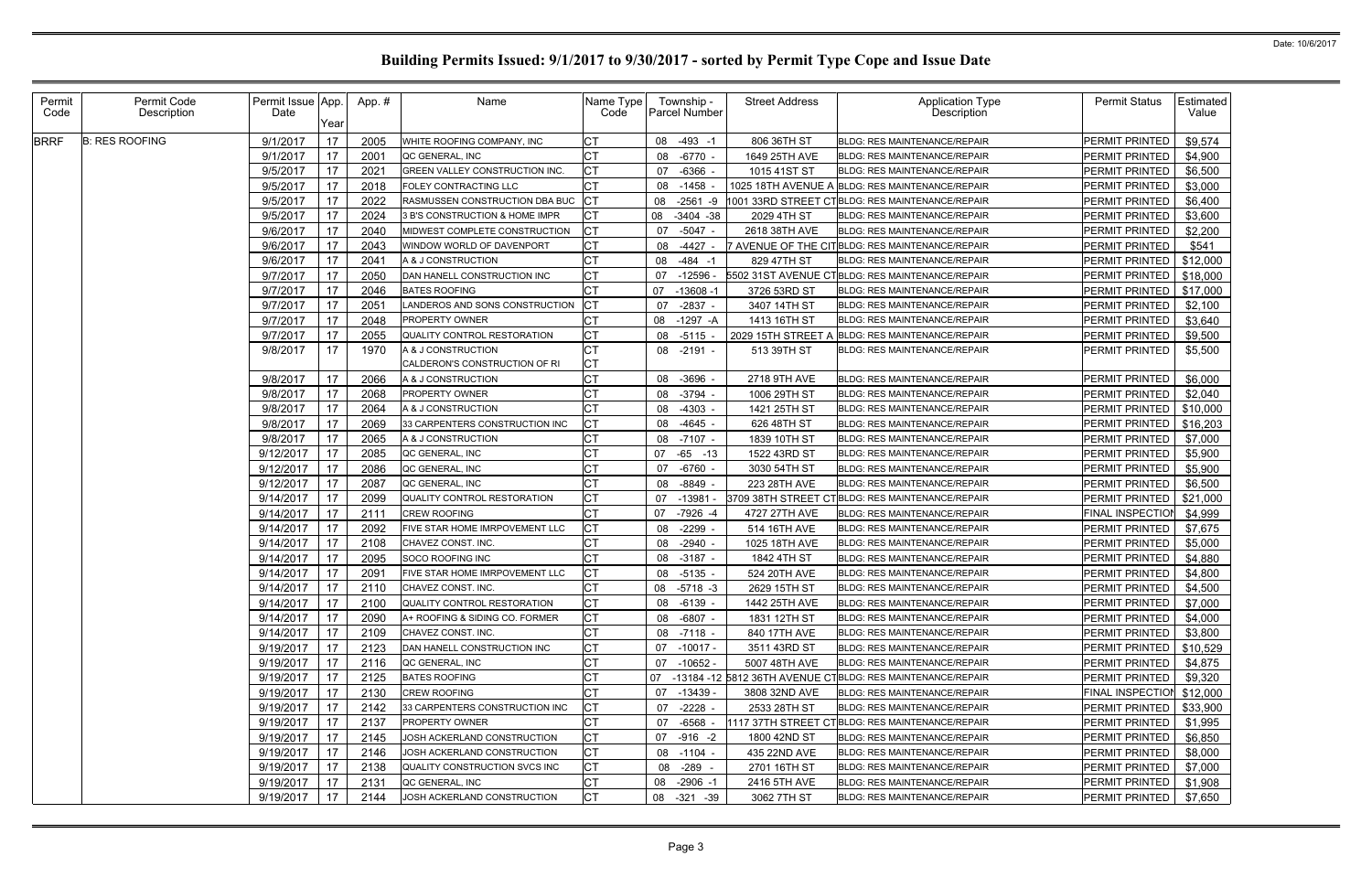| Permit<br>Code | Permit Code<br>Description | Permit Issue App.<br>Date | Year | App.# | Name                              | Name Type<br>Code | Township -<br>Parcel Number | <b>Street Address</b> | <b>Application Type</b><br>Description                      | <b>Permit Status</b>      | Estimated<br>Value |
|----------------|----------------------------|---------------------------|------|-------|-----------------------------------|-------------------|-----------------------------|-----------------------|-------------------------------------------------------------|---------------------------|--------------------|
| <b>BRRF</b>    | <b>B: RES ROOFING</b>      | 9/19/2017                 | 17   | 2126  | A & J CONSTRUCTION                | <b>CT</b>         | 08 -4555                    | 722 19TH AVE          | <b>BLDG: RES MAINTENANCE/REPAIR</b>                         | PERMIT PRINTED            | \$25,000           |
|                |                            | 9/19/2017                 | 17   | 2139  | QUALITY CONSTRUCTION SVCS INC     | <b>CT</b>         | $-6939$<br>08               | 1632 25TH AVE         | BLDG: RES MAINTENANCE/REPAIR                                | PERMIT PRINTED            | \$6,000            |
|                |                            | 9/19/2017                 | 17   | 2121  | PROPERTY OWNER                    | <b>CT</b>         | 08<br>$-7 - -$              | 2921 12TH AVE         | <b>BLDG: RES MAINTENANCE/REPAIR</b>                         | PERMIT PRINTED            | \$1,000            |
|                |                            | 9/19/2017                 | 17   | 2143  | DURHAM CONSTRUCTION               | <b>CT</b>         | $-7523 -$<br>08             | 2130 15TH ST          | <b>BLDG: RES MAINTENANCE/REPAIR</b>                         | PERMIT PRINTED            | \$8,730            |
|                |                            | 9/19/2017                 | 17   | 2154  | TRUJILLO CONSTRUCTION             | СT                | 08<br>-7972 -               | 2018 15TH ST          | <b>BLDG: RES MAINTENANCE/REPAIR</b>                         | PERMIT PRINTED            | \$10,000           |
|                |                            | 9/20/2017                 | 17   | 2163  | <b>OLDE TOWN ROOFING</b>          | <b>CT</b>         | $-14238$<br>07              |                       | 1818 56TH STREET CTBLDG: RES MAINTENANCE/REPAIR             | PERMIT PRINTED            | \$9,500            |
|                |                            | 9/20/2017                 | 17   | 2161  | <b>FRANCO ENTERPRISES</b>         | <b>CT</b>         | $-679$<br>07                | 3630 22ND AVE         | <b>BLDG: RES MAINTENANCE/REPAIR</b>                         | PERMIT PRINTED            | \$6,500            |
|                |                            | 9/20/2017                 | 17   | 2164  | OLDE TOWN ROOFING                 | <b>CT</b>         | $-1928$<br>08               | 1842 16TH ST          | BLDG: RES MAINTENANCE/REPAIR                                | PERMIT PRINTED            | \$5,000            |
|                |                            | 9/20/2017                 | 17   | 2167  | A & J CONSTRUCTION                | <b>CT</b>         | $-5669$<br>08               |                       | 3 AVENUE OF THE CIT BLDG: RES MAINTENANCE/REPAIR            | PERMIT PRINTED            | \$9,000            |
|                |                            | 9/20/2017                 | 17   | 2165  | LANDEROS AND SONS CONSTRUCTION    | IСT               | $-7470$<br>08               | 2111 13TH ST          | <b>BLDG: RES MAINTENANCE/REPAIR</b>                         | FINAL INSPECTION          | \$4,200            |
|                |                            | 9/22/2017                 | 17   | 2186  | <b>PROPERTY OWNER</b>             | <b>CT</b>         | $-2030$<br>07               | 2339 31ST ST          | <b>BLDG: RES MAINTENANCE/REPAIR</b>                         | PERMIT PRINTED            | \$1,680            |
|                |                            | 9/22/2017                 | 17   | 2180  | QC ROOF DRS INC.                  | <b>CT</b>         | $-9157 -$<br>08             | 5330 5TH AVE          | <b>BLDG: RES MAINTENANCE/REPAIR</b>                         | PERMIT PRINTED            | \$8,500            |
|                |                            | 9/25/2017                 | 17   | 2197  | QC GENERAL, INC                   | <b>CT</b>         | $-12570$<br>07              | 3049 56TH ST          | <b>BLDG: RES MAINTENANCE/REPAIR</b>                         | PERMIT PRINTED            | \$3,700            |
|                |                            | 9/25/2017                 | 17   | 2191  | QC GENERAL, INC                   | <b>CT</b>         | 07<br>-13684                | 5430 30TH AVE         | <b>BLDG: RES MAINTENANCE/REPAIR</b>                         | PERMIT PRINTED            | \$9,800            |
|                |                            | 9/25/2017                 | 17   | 2193  | QC GENERAL, INC                   | <b>CT</b>         | $-6757$<br>07               | 3025 54TH ST          | <b>BLDG: RES MAINTENANCE/REPAIR</b>                         | PERMIT PRINTED            | \$7,900            |
|                |                            | 9/25/2017                 | 17   | 2194  | QC GENERAL, INC                   | <b>CT</b>         | $-2716 -$<br>08             | 423 52ND ST           | BLDG: RES MAINTENANCE/REPAIR                                | PERMIT PRINTED            | \$5,700            |
|                |                            | 9/25/2017                 | 17   | 2196  | QC GENERAL, INC                   | СT                | 08 -3404 -31                | 2121 4TH ST           | <b>BLDG: RES MAINTENANCE/REPAIR</b>                         | PERMIT PRINTED            | \$3,800            |
|                |                            | 9/25/2017                 | 17   | 2195  | QC GENERAL, INC                   | <b>CT</b>         | $-5256$<br>08               | 1215 3RD STREET A     | <b>BLDG: RES MAINTENANCE/REPAIR</b>                         | PERMIT PRINTED            | \$4,900            |
|                |                            | 9/26/2017                 | 17   | 2203  | DAN HANELL CONSTRUCTION INC       | IСТ               | 07<br>-12213                | 1103 35TH ST          | BLDG: RES MAINTENANCE/REPAIR                                | PERMIT PRINTED            | \$6,870            |
|                |                            | 9/26/2017                 | 17   | 2207  | PROPERTY OWNER                    | <b>CT</b>         | $-316 - 1$<br>07            | 5920 52ND AVE         | BLDG: RES MAINTENANCE/REPAIR                                | PERMIT PRINTED            | \$9,000            |
|                |                            | 9/26/2017                 | 17   | 2205  | OLDE TOWN ROOFING                 | IСТ               | $-2296 -$<br>08             | 526 16TH AVE          | <b>BLDG: RES MAINTENANCE/REPAIR</b>                         | PERMIT PRINTED            | \$10,459           |
|                |                            | 9/26/2017                 | 17   | 2201  | DAN HANELL CONSTRUCTION INC       | <b>CT</b>         | $-8368$<br>08               | 2010 2ND ST           | <b>BLDG: RES MAINTENANCE/REPAIR</b>                         | PERMIT PRINTED            | \$13,200           |
|                |                            | 9/27/2017                 | 17   | 2217  | A-1 ROOFING                       | <b>CT</b>         | $-13322 -$<br>07            | 810 34TH AVE          | <b>BLDG: RES MAINTENANCE/REPAIR</b>                         | PERMIT PRINTED            | \$9,300            |
|                |                            | 9/27/2017                 | 17   | 2221  | FIVE STAR HOME IMRPOVEMENT LLC    | СT                | $-1619$<br>07               | 1813 31ST STREET A    | BLDG: RES MAINTENANCE/REPAIR                                | PERMIT PRINTED            | \$3,751            |
|                |                            | 9/28/2017                 | 17   | 2224  | <b>CREW ROOFING</b>               | <b>CT</b>         | 07 -65 -26                  | 1510 43RD ST          | BLDG: RES MAINTENANCE/REPAIR                                | FINAL INSPECTION          | \$5,900            |
|                |                            | 9/28/2017                 | 17   | 2228  | RASMUSSEN CONSTRUCTION DBA BUC CT |                   | 08 -7757 -                  | 516 24TH AVE          | BLDG: RES MAINTENANCE/REPAIR                                | PERMIT PRINTED            | \$14,500           |
|                |                            | permit count:             |      | 73    |                                   |                   |                             |                       | <b>Permit code valuation:</b>                               |                           | \$552,469          |
| <b>BRSD</b>    | <b>B: RES SIDING</b>       | 9/5/2017                  | 17   | 2015  | <b>JOSE MORA VELEZ</b>            | <b>CT</b>         | 08<br>$-1238 -$             | 1118 15TH ST          | <b>BLDG: RES MAINTENANCE/REPAIR</b>                         | PERMIT PRINTED            | \$5,000            |
|                |                            | 9/6/2017                  | 17   | 2044  | PROPERTY OWNER                    | <b>CT</b>         | $-1989 -$<br>07             | 2376 29TH ST          | BLDG: RES MAINTENANCE/REPAIR                                | PERMIT PRINTED            | \$2,625            |
|                |                            | $9/7/2017$ 17             |      | 2050  | DAN HANELL CONSTRUCTION INC       | <b>CT</b>         |                             |                       | 07 -12596 - 5502 31ST AVENUE CTBLDG: RES MAINTENANCE/REPAIR | PERMIT PRINTED   \$18,000 |                    |
|                |                            | 9/8/2017                  | 17   | 2067  | A & J CONSTRUCTION                | <b>CT</b>         | 08 -848 -                   |                       | 144 RAILROAD AVE   BLDG: RES MAINTENANCE/REPAIR             | PERMIT PRINTED   \$12,000 |                    |
|                |                            | 9/14/2017                 | 17   | 2094  | QC ROOF DRS INC.                  | СT                | -8306 -<br>07               | 3824 15TH ST          | BLDG: RES MAINTENANCE/REPAIR                                | PERMIT PRINTED   \$11,000 |                    |
|                |                            | 9/14/2017                 | 17   | 2092  | FIVE STAR HOME IMRPOVEMENT LLC    | <b>CT</b>         | $-2299 -$<br>08             | 514 16TH AVE          | <b>BLDG: RES MAINTENANCE/REPAIR</b>                         | PERMIT PRINTED            | \$7,675            |
|                |                            | 9/14/2017                 | - 17 | 2089  | <b>BILL'S HOME IMPROVEMENT</b>    | <b>CT</b>         | 08 -7357 -                  | 2319 7TH ST           | <b>BLDG: RES MAINTENANCE/REPAIR</b>                         | PERMIT PRINTED            | \$5,760            |
|                |                            | 9/14/2017                 | 17   | 2098  | QUALITY CONTROL RESTORATION       | <b>CT</b>         | -7974 -<br>08               | 2026 15TH ST          | <b>BLDG: RES MAINTENANCE/REPAIR</b>                         | PERMIT PRINTED            | \$9,600            |
|                |                            | 9/19/2017                 | 17   | 2132  | WEST GUTTER COMPANY, PAT          | <b>CT</b>         | 07 -10003 -                 | 4204 35TH AVE         | <b>BLDG: RES MAINTENANCE/REPAIR</b>                         | PERMIT PRINTED            | \$7,700            |
|                |                            | 9/19/2017                 | 17   | 2149  | <b>JAMES HOWARD</b>               | <b>CT</b>         | -1853<br>07                 | 1646 31ST STREET A    | BLDG: RES MAINTENANCE/REPAIR                                | FINAL INSPECTION          | \$4,000            |
|                |                            | 9/19/2017                 | 17   | 2142  | 33 CARPENTERS CONSTRUCTION INC    | СT                | $-2228 -$<br>07             | 2533 28TH ST          | <b>BLDG: RES MAINTENANCE/REPAIR</b>                         | PERMIT PRINTED            | \$33,900           |
|                |                            | 9/19/2017                 | 17   | 2119  | ADVANCED CONST & IMPROVEMENT      | СT                | 08 -1032 -                  | 519 5TH AVE           | BLDG: RES MAINTENANCE/REPAIR                                | PERMIT PRINTED            | \$3,150            |
|                |                            | 9/19/2017                 | 17   | 2118  | ADVANCED CONST & IMPROVEMENT      | <b>CT</b>         | 08 -1032 -1                 | 523 5TH AVE           | <b>BLDG: RES MAINTENANCE/REPAIR</b>                         | PERMIT PRINTED            | \$2,200            |
|                |                            | 9/19/2017                 | -17  | 2117  | ADVANCED CONST & IMPROVEMENT      | СT                | $-281 -$<br>08              | 1530 29TH AVE         | <b>BLDG: RES MAINTENANCE/REPAIR</b>                         | PERMIT PRINTED            | \$9,500            |
|                |                            | 9/19/2017                 | 17   | 2141  | TRUJILLO CONSTRUCTION             | <b>CT</b>         | $-3275 -$<br>08             | 1917 25TH ST          | BLDG: RES MAINTENANCE/REPAIR                                | PERMIT PRINTED            | \$8,000            |
|                |                            | 9/19/2017                 | - 17 | 2126  | A & J CONSTRUCTION                | IСТ               | -4555 -<br>08               | 722 19TH AVE          | <b>BLDG: RES MAINTENANCE/REPAIR</b>                         | PERMIT PRINTED            | \$25,000           |
|                |                            | 9/19/2017                 | 17   | 2140  | QUALITY CONSTRUCTION SVCS INC     | <b>CT</b>         | 08 -7911                    |                       | 2002 15TH STREET A BLDG: RES MAINTENANCE/REPAIR             | PERMIT PRINTED            | \$8,000            |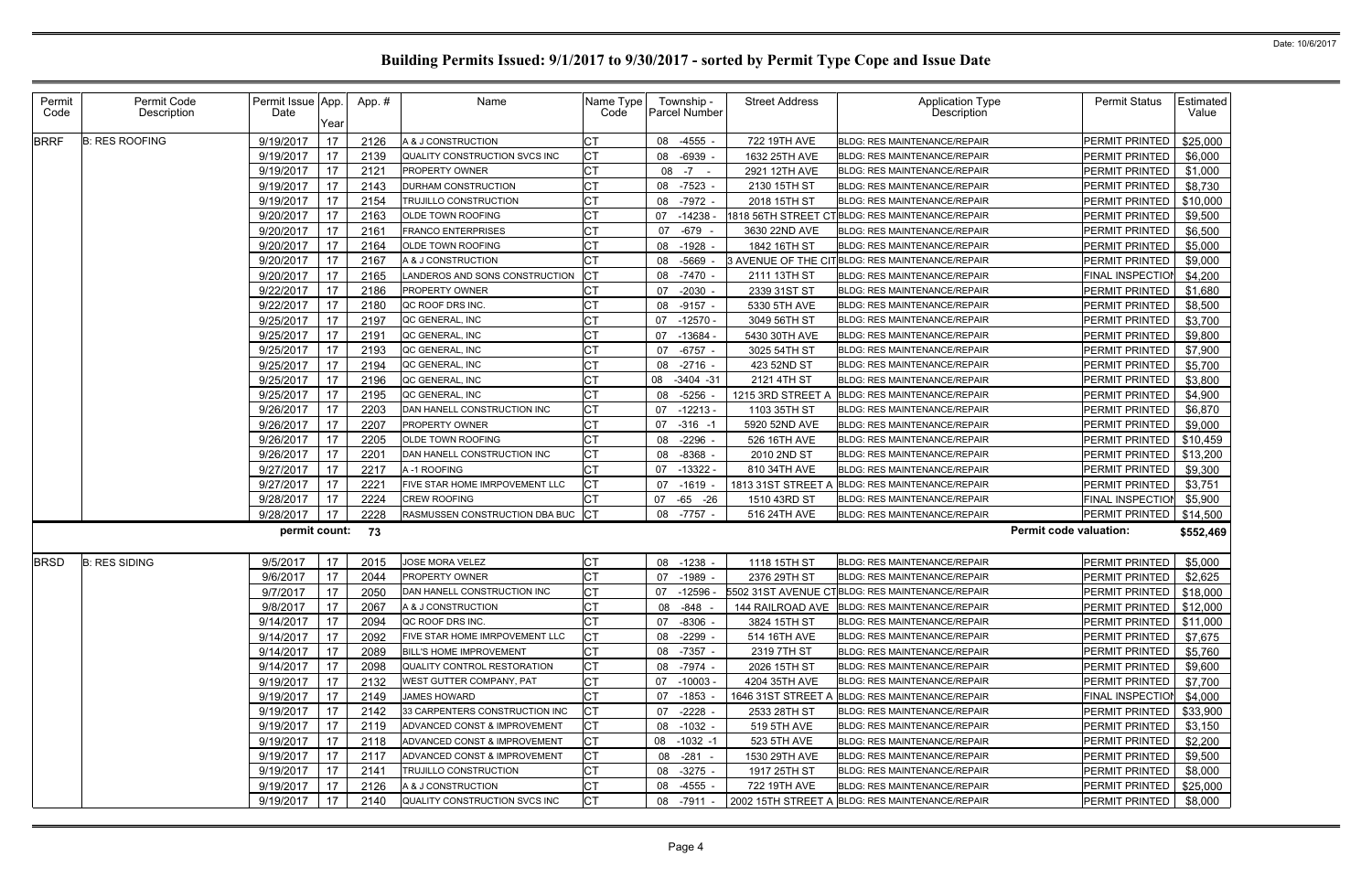| Permit<br>Code   | Permit Code<br>Description                       | Permit Issue App.<br>Date | Year | App.#          | Name                                                     | Name Type<br>Code      | Township -<br>Parcel Number | <b>Street Address</b>                        | <b>Application Type</b><br>Description          | <b>Permit Status</b>    | Estimated<br>Value |
|------------------|--------------------------------------------------|---------------------------|------|----------------|----------------------------------------------------------|------------------------|-----------------------------|----------------------------------------------|-------------------------------------------------|-------------------------|--------------------|
| <b>BRSD</b>      | <b>B: RES SIDING</b>                             | 9/22/2017                 | 17   | 2185           | <b>B &amp; W HOME IMPROVEMENT CO</b>                     | <b>CT</b>              | 07 -10748 -                 | 3448 52ND ST                                 | <b>BLDG: RES MAINTENANCE/REPAIR</b>             | PERMIT PRINTED          | \$14,614           |
|                  |                                                  | 9/27/2017                 | 17   | 2218           | A & J CONSTRUCTION                                       | <b>CT</b>              | $-3926$<br>08               | 1224 12TH ST                                 | <b>BLDG: RES MAINTENANCE/REPAIR</b>             | PERMIT PRINTED          | \$14,000           |
|                  |                                                  | 9/27/2017                 | 17   | 2216           | QUALITY CONTROL RESTORATION                              | <b>CT</b>              | $-7552 -$<br>08             | 2103 16TH ST                                 | BLDG: RES MAINTENANCE/REPAIR                    | PERMIT PRINTED          | \$6,000            |
|                  |                                                  | 9/28/2017                 | 17   | 2228           | RASMUSSEN CONSTRUCTION DBA BUC                           | <b>CT</b>              | -7757 -<br>08               | 516 24TH AVE                                 | <b>BLDG: RES MAINTENANCE/REPAIR</b>             | PERMIT PRINTED          | \$14,500           |
|                  |                                                  | 9/29/2017                 | 17   | 2231           | <b>CISCO'S CONSTRUCTION</b>                              | <b>CT</b>              | 08<br>-7972 -               | 2018 15TH ST                                 | BLDG: RES MAINTENANCE/REPAIR                    | PERMIT PRINTED          | \$7,000            |
|                  |                                                  | permit count:             |      | 22             |                                                          |                        |                             |                                              | <b>Permit code valuation:</b>                   |                         | \$229,224          |
| <b>BSFH</b>      | <b>B: RES SINGLE FAMILY</b>                      | 9/5/2017                  | 17   | 1974           | DAVE PROCHASKA CONST.<br>WATSON PLUMBING AND MECHANICAL  | CТ<br><b>SC</b>        | 07 -14783 -                 | 7319 35TH AVE                                | BLDG:RES/NEW, SINGLE FAMILY DETACHED            | <b>PERMIT PRINTED</b>   | \$204,600          |
|                  |                                                  | permit count:             |      | -1             |                                                          |                        |                             |                                              | <b>Permit code valuation:</b>                   |                         | \$204,600          |
| <b>BSHD</b>      | B: RES SHED/ACCESSORY BLDG                       | 9/21/2017                 | 17   | 2176           | <b>LAWSON CONSTRUCTION</b>                               | IСТ                    | 07<br>$-2497 -$             | 2814 47TH ST                                 | <b>BLDG: RES MAINTENANCE/REPAIR</b>             | <b>PERMIT PRINTED</b>   | \$5,829            |
|                  |                                                  | permit count:             |      | -1             |                                                          |                        |                             |                                              | <b>Permit code valuation:</b>                   |                         | \$5,829            |
| <b>BSMT</b>      | <b>B: RES BASEMENT WATERPROOF</b>                | 9/5/2017                  | 17   | 2026           | MIDWEST RECONSTRUCTION CO                                | <b>CT</b>              | $-6772$<br>07               |                                              | 2561 29TH AVENUE CTBLDG: RES MAINTENANCE/REPAIR | <b>PERMIT PRINTED</b>   | \$5,690            |
|                  |                                                  | 9/5/2017                  | 17   | 2025           | MIDWEST CLIMATE SOLUTIONS                                | <b>CT</b>              | 08<br>$-7369$               | 2220 6TH ST                                  | BLDG: RES MAINTENANCE/REPAIR                    | PERMIT PRINTED          | \$25,990           |
|                  |                                                  | permit count:             |      | $\overline{2}$ |                                                          |                        |                             |                                              | <b>Permit code valuation:</b>                   |                         | \$31,680           |
| DRN <sub>1</sub> | <b>ENG: CLASS 1 DRAINAGE</b>                     | 9/5/2017                  | 17   | 1974           | DAVE PROCHASKA CONST.<br>WATSON PLUMBING AND MECHANICAL  | <b>CT</b><br>SC        | 07 -14783 -                 | 7319 35TH AVE                                | BLDG:RES/NEW, SINGLE FAMILY DETACHED            | PERMIT PRINTED          | \$204,600          |
|                  |                                                  | 9/11/2017                 | 17   | 2070           | KELLY CONSTRUCTION OF DAV., INC                          | <b>CT</b>              | $-13520 -$<br>07            | 3424 33RD ST                                 | <b>ENG: DRAINAGE PERMIT</b>                     | <b>FINAL INSPECTIO</b>  | \$0                |
|                  |                                                  | 9/14/2017                 | 17   | 2101           | SOONER CONCRETE                                          | <b>CT</b>              | 08<br>$-9118$               | 1836 15TH AVE                                | <b>ENG: DRAINAGE PERMIT</b>                     | <b>FINAL INSPECTION</b> | \$0                |
|                  |                                                  | 9/22/2017                 | 17   | 2184           | PROPERTY OWNER                                           | <b>CT</b>              | $-6211 -$<br>08             | 233 46TH ST                                  | <b>BLDG: GARAGES/CARPORTS</b>                   | PERMIT PRINTED          | \$16,800           |
|                  |                                                  | 9/25/2017                 | 17   | 2190           | SOONER CONCRETE                                          | Iст                    | 07<br>$-10222$              | 4718 19TH AVE                                | <b>BLDG: RES DRIVEWAY</b>                       | PERMIT PRINTED          | \$0                |
|                  |                                                  | permit count:             |      | 5              |                                                          |                        |                             |                                              | <b>Permit code valuation:</b>                   |                         | \$221,400          |
| EC               | E: COML ELECTRICAL                               | 9/7/2017                  | 17   | 2054           | LAKEWOOD ELECTRIC AND GENERATO                           | <b>CT</b>              | 08 -3807 -2                 | 3300 5TH AVE                                 | ELEC: COMMERCIAL, NEW                           | <b>PERMIT PRINTED</b>   | \$0                |
|                  |                                                  | 9/7/2017                  | 17   | 2056           | DAVENPORT ELECTRIC CONTRACT CO                           | <b>CT</b>              | 99999 -<br>$\sim$           | 2100 5TH AVE                                 | ELEC: SERVICE                                   | PERMIT PRINTED          | \$0                |
|                  |                                                  | 9/14/2017                 | 17   | 2103           | PROPERTY OWNER                                           | <b>CT</b>              | 7777 -<br>$\sim$ $-$        | 1201 7TH ST                                  | ELEC: SERVICE                                   | <b>FINAL INSPECTION</b> | \$0                |
|                  |                                                  | 9/15/2017                 | 17   | 1796           | DANCOR CONSTRUCTION, INC.<br>J.L. BRADY COMPANY          | Iст<br><b>SC</b>       | 07 -14482 -                 | <b>8930 44TH AVENUE DRBLDG: COML REMODEL</b> |                                                 | PERMIT PRINTED          | \$88,423           |
|                  |                                                  | 9/19/2017                 | 17   | 2127           | <b>TRINITY ELECTRIC</b><br>PETERSEN PLUMBING AND HEATING | <b>CT</b><br><b>SC</b> | $07 -42 -3$                 | 0 AVENUE OF THE CITELEC: REMODEL             |                                                 | PERMIT PRINTED          | \$6,450            |
|                  |                                                  | permit count:             |      | 5              |                                                          |                        |                             |                                              | <b>Permit code valuation:</b>                   |                         | \$94,873           |
| ECM6             | E: COML ELCT MTR RECNCT (6 M $\sqrt{}$ 9/22/2017 |                           | 17   | 2179           | FW PROPERTY MAINTENANCE                                  | <b>CT</b>              | 08 -2868 -                  | 604 21ST ST                                  | ELCT: ELCT MTR RECONNCT AFTER 6 MONTHS          | PERMIT PRINTED          | \$0                |
|                  |                                                  | permit count:             |      | $\overline{1}$ |                                                          |                        |                             |                                              | <b>Permit code valuation:</b>                   |                         | \$0                |
| <b>ENB</b>       | <b>B: RES DRIVEWAY</b>                           | 9/14/2017                 | 17   | 2093           | BEALER FAMILY LIMITED PARTNERS                           | <b>CT</b>              | 07 -11030                   | 4731 18TH AVENUE CTBLDG: RES DRIVEWAY        |                                                 | PERMIT PRINTED          | \$0                |
|                  |                                                  | 9/19/2017                 | 17   | 2158           | LAUD, WALTER D                                           | Iст                    | $-7112 -$<br>07             | 5403 30TH AVE                                | <b>BLDG: RES DRIVEWAY</b>                       | PERMIT PRINTED          | \$0                |
|                  |                                                  | 9/25/2017                 | 17   | 2190           | SOONER CONCRETE                                          | Iст                    | 07 -10222 -                 | 4718 19TH AVE                                | <b>BLDG: RES DRIVEWAY</b>                       | PERMIT PRINTED          | \$0                |
|                  |                                                  | permit count:             |      | $\mathbf{3}$   |                                                          |                        |                             |                                              | <b>Permit code valuation:</b>                   |                         | \$0                |
| ER               | E: RES ELECTRICAL                                | 9/5/2017                  | 17   | 2012           | PIZANO ELECTRIC INC                                      | Iст                    | 08 -2196 -                  | 520 38TH ST                                  | ELEC: SERVICE                                   | PERMIT PRINTED          | \$0                |
|                  |                                                  |                           |      |                |                                                          |                        |                             |                                              |                                                 |                         |                    |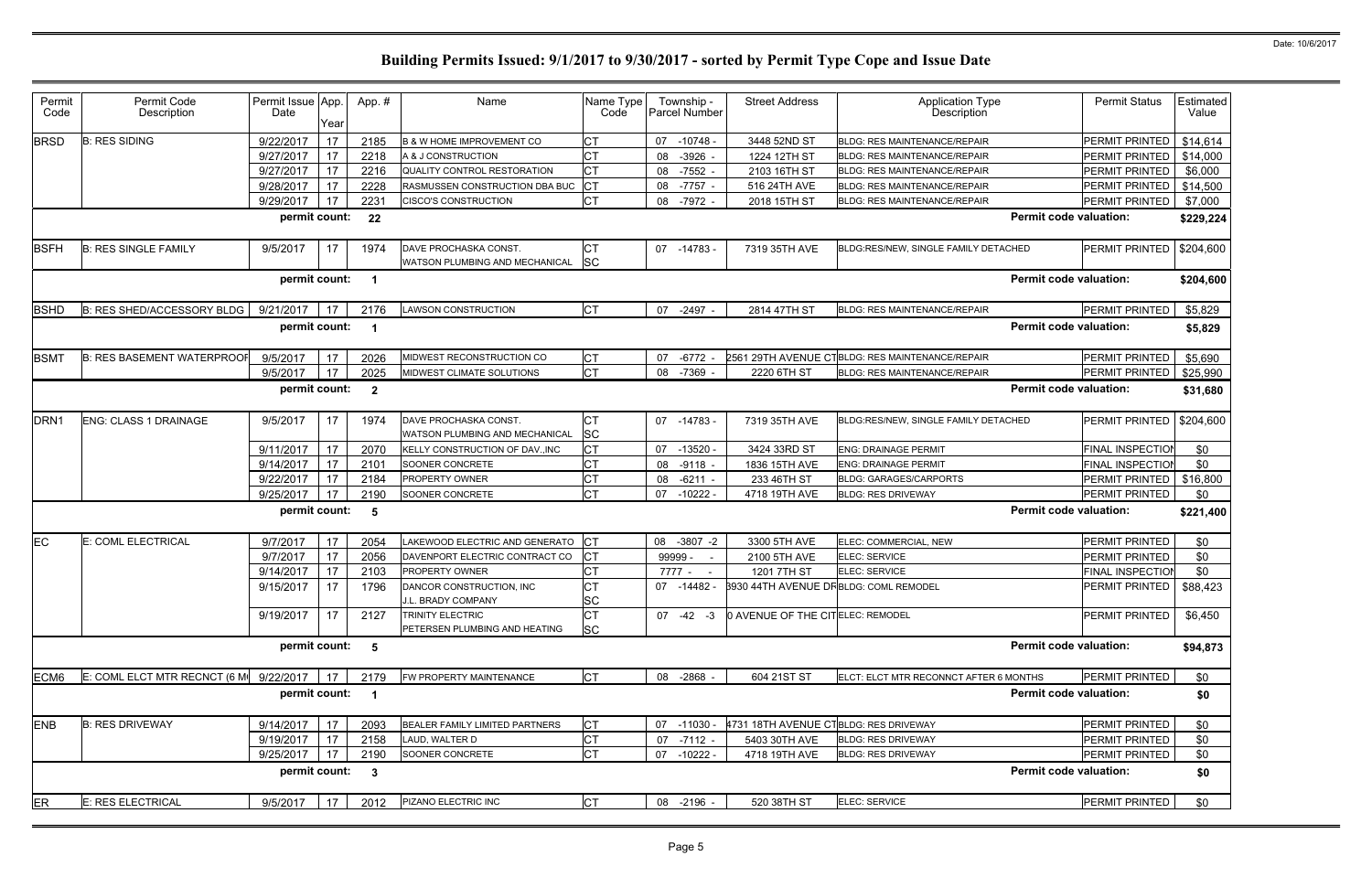| Permit<br>Code   | Permit Code<br>Description    | Permit Issue App.<br>Date | Year | App.#                   | Name                                                         | Name Type<br>Code      | Township -<br><b>Parcel Number</b> | <b>Street Address</b>                   | <b>Application Type</b><br>Description                    | <b>Permit Status</b>       | Estimated<br>Value |
|------------------|-------------------------------|---------------------------|------|-------------------------|--------------------------------------------------------------|------------------------|------------------------------------|-----------------------------------------|-----------------------------------------------------------|----------------------------|--------------------|
| ER               | E: RES ELECTRICAL             | 9/7/2017                  | 17   | 1632                    | <b>COACH HOUSE GARAGES</b><br>ACCURATE ELCT INSTALLATION LLC | <b>CT</b><br><b>SC</b> | 08 -6878 -                         | 1454 23RD AVE                           | <b>BLDG: GARAGES/CARPORTS</b>                             | FINAL INSPECTION           | \$17,922           |
|                  |                               | 9/7/2017                  | 17   | 2053                    | TRI-CITY ELECTRIC COMPANY                                    | <b>CT</b>              | 08 -8378 -                         | 2030 3RD ST                             | ELEC: SERVICE                                             | <b>FINAL INSPECTION</b>    | \$0                |
|                  |                               | 9/12/2017                 | 17   | 2078                    | ELECTRIC DOCTOR SERVICE LLC                                  | <b>CT</b>              | 07 -171 -4                         | 1507 36TH AVE                           | ELEC: SERVICE                                             | PERMIT PRINTED             | \$0                |
|                  |                               | 9/19/2017                 | 17   | 2128                    | <b>TRINITY ELECTRIC</b>                                      | <b>CT</b>              | -9558<br>07                        | 1301 34TH AVENUE A ELEC: REWIRE         |                                                           | PERMIT PRINTED             | \$0                |
|                  |                               | 9/19/2017                 | 17   | 2135                    | <b>PROPERTY OWNER</b>                                        | <b>CT</b>              | $-2278$ -<br>08                    | 509 18TH AVE                            | ELEC: SERVICE                                             | PERMIT PRINTED             | \$0                |
|                  |                               | 9/19/2017                 | 17   | 1907                    | <b>REED CONSTRUCTION LLC</b>                                 | CT                     | 08 -5016 -                         | 1619 16TH AVE                           | <b>BLDG: RES REMODEL</b>                                  | PERMIT PRINTED             | \$15,000           |
|                  |                               |                           |      |                         | PETERSEN PLUMBING AND HEATING                                | SC                     |                                    |                                         |                                                           |                            |                    |
|                  |                               |                           |      |                         | . & L ELECTRIC INC                                           | <b>SC</b>              |                                    |                                         |                                                           |                            |                    |
|                  |                               | 9/20/2017                 | 17   | 1135                    | <b>TRAPKUS BUILD</b>                                         | <b>CT</b>              | $07 - 37 -$                        |                                         | 1416 51ST STREET DRBLDG:RES/NEW, 5+ FAMILY DWELLING       | PERMIT PRINTED             | \$131,011          |
|                  |                               |                           |      |                         | <b>DEMARLIE MAINTENANCE</b>                                  | SC                     |                                    |                                         |                                                           |                            |                    |
|                  |                               |                           |      |                         | <b>CAMPBELL ELECTRIC</b>                                     | SC                     |                                    |                                         |                                                           |                            |                    |
|                  |                               | 9/20/2017                 | 17   | 1472                    | <b>TRAPKUS BUILD</b>                                         | СT                     | $07 - 37$                          |                                         | 1418 51ST STREET DRBLDG:RES/NEW, 5+ FAMILY DWELLING       | PERMIT PRINTED   \$131,011 |                    |
|                  |                               |                           |      |                         | DEMARLIE MAINTENANCE                                         | SC                     |                                    |                                         |                                                           |                            |                    |
|                  |                               |                           |      |                         | <b>CAMPBELL ELECTRIC</b>                                     | SC                     |                                    |                                         |                                                           |                            |                    |
|                  |                               | 9/20/2017                 | 17   | 1473                    | <b>TRAPKUS BUILD</b>                                         | <b>CT</b>              | 07 -37                             |                                         | 1420 51ST STREET DRBLDG:RES/NEW, 5+ FAMILY DWELLING       | PERMIT PRINTED   \$131,011 |                    |
|                  |                               |                           |      |                         | <b>DEMARLIE MAINTENANCE</b>                                  | SC                     |                                    |                                         |                                                           |                            |                    |
|                  |                               |                           |      |                         | <b>CAMPBELL ELECTRIC</b>                                     | SC                     |                                    |                                         |                                                           |                            |                    |
|                  |                               | 9/20/2017                 | 17   | 1474                    | <b>TRAPKUS BUILD</b>                                         | <b>CT</b>              | 07 -37                             |                                         | 1422 51ST STREET DRBLDG:RES/NEW, 5+ FAMILY DWELLING       | PERMIT PRINTED   \$131,011 |                    |
|                  |                               |                           |      |                         | DEMARLIE MAINTENANCE                                         | SC                     |                                    |                                         |                                                           |                            |                    |
|                  |                               |                           |      |                         | <b>CAMPBELL ELECTRIC</b>                                     | SC                     |                                    |                                         |                                                           |                            |                    |
|                  |                               | 9/21/2017                 | 17   | 2177                    | ELECTRIC DOCTOR SERVICE LLC                                  | <b>CT</b>              | -13520 -<br>07                     | 3424 33RD ST                            | ELEC: SERVICE                                             | <b>FINAL INSPECTION</b>    | \$0                |
|                  |                               | 9/22/2017                 | 17   | 2172                    | <b>PROPERTY OWNER</b>                                        | <b>CT</b>              | 07 -6531 -                         | 1111 39TH ST                            | <b>BLDG: RES MAINTENANCE/REPAIR</b>                       | PERMIT PRINTED             | \$6,000            |
|                  |                               |                           |      |                         | JOHNSON ELECTRIC CO, K C                                     | SC                     |                                    |                                         |                                                           |                            |                    |
|                  |                               | 9/22/2017                 | 17   | 2181                    | POINT ELECTRIC                                               | <b>CT</b>              | $-2404 -$<br>08                    | 1846 1ST ST                             | ELEC: REPAIR                                              | PERMIT PRINTED             | \$0                |
|                  |                               | 9/22/2017                 | 17   | 2178                    | QCA ELECTRIC                                                 | <b>CT</b>              | $-3861$<br>08                      |                                         | 744 23RD AVENUE CT ELCT: ELCT MTR RECONNCT AFTER 6 MONTHS | <b>PERMIT PRINTED</b>      | \$0                |
|                  |                               | 9/25/2017                 | 17   | 1297                    | <b>DURHAM CONSTRUCTION</b>                                   | <b>CT</b>              | 08 -7401 -                         | 1007 23RD AVE                           | <b>BLDG: RES ADDITION</b>                                 | PERMIT PRINTED             | \$21,500           |
|                  |                               |                           |      |                         | ULTIMATE ELECTRIC UNLIMITED                                  | SC                     |                                    |                                         |                                                           |                            |                    |
|                  |                               | 9/26/2017                 | 17   | 2097                    | <b>BEAVER BUILDERS INC</b>                                   | <b>CT</b>              | 07 -15044 -                        | 025 34TH AVENUE A CBLDG: RES REMODEL    |                                                           | <b>PERMIT PRINTED</b>      | \$16,900           |
|                  |                               |                           |      |                         | AERO PLUMBING AND HEATING                                    | SC                     |                                    |                                         |                                                           |                            |                    |
|                  |                               |                           |      |                         | <b>HANSSEN ELECTRIC</b>                                      | SC                     |                                    |                                         |                                                           |                            |                    |
|                  |                               |                           |      |                         | <b>GABRILSON HEATING &amp; AC</b>                            | $\sim$<br>◡◡           |                                    |                                         |                                                           |                            |                    |
|                  |                               | 9/26/2017                 | 17   | 2198                    | <b>PROPERTY OWNER</b>                                        | <b>CT</b>              | 08 -5614 -                         | 1428 13TH ST                            | <b>BLDG: RES REMODEL</b>                                  | PERMIT PRINTED             | \$4,750            |
|                  |                               | 9/29/2017                 | 17   | 1906                    | <b>COACH HOUSE GARAGES</b>                                   | <b>CT</b>              | 07 -1146 -                         | 2708 15TH AVE                           | <b>BLDG: GARAGES/CARPORTS</b>                             | PERMIT PRINTED             | \$42,085           |
|                  |                               |                           |      |                         | TRINITY ELECTRIC                                             | SC                     |                                    |                                         |                                                           |                            |                    |
|                  |                               | 9/29/2017                 | 17   | 2241                    | <b>GEORGE'S ELECTRIC</b>                                     | <b>CT</b>              | -6476 -<br>07                      | <b>3809 10TH AVENUE CTELEC: SERVICE</b> |                                                           | <b>FINAL INSPECTION</b>    | \$0                |
|                  |                               | 9/29/2017                 | 17   | 2229                    | LAKEWOOD ELECTRIC AND GENERATO                               | CT                     | 08 -5718 -17                       | 3702 8TH AVE                            | ELEC: WIRING, MISC                                        | PERMIT PRINTED             | \$0                |
|                  |                               | permit count:             |      | 21                      |                                                              |                        |                                    |                                         | <b>Permit code valuation:</b>                             |                            | \$648,201          |
| ERM <sub>6</sub> | E: RES ELCT MTR RECNCT (6 MO) | 9/7/2017                  | 17   | 2045                    | FW PROPERTY MAINTENANCE                                      | <b>CT</b>              | 07 -275 -                          | 3518 70TH ST                            | ELCT: ELCT MTR RECONNCT AFTER 6 MONTHS                    | FINAL INSPECTION           | \$0                |
|                  |                               | 9/20/2017                 | 17   | 2162                    | <b>MARKIN ELECTRIC</b>                                       | <b>CT</b>              | 07 -5573 -1                        |                                         | 4816 11TH AVENUE A ELCT: ELCT MTR RECONNCT AFTER 6 MONTHS | PERMIT PRINTED             | \$0                |
|                  |                               | permit count:             |      | $\overline{\mathbf{2}}$ |                                                              |                        |                                    |                                         | <b>Permit code valuation:</b>                             |                            | \$0                |
| EXC1             | ENG: EZ CLASS 1 DRAINAGE      | 9/19/2017                 | 17   | 2134                    | OLDE TOWN ROOFING                                            | <b>CT</b>              | 08 -2868 -                         | 604 21ST ST                             | <b>ENG: DRAINAGE PERMIT</b>                               | PERMIT PRINTED             | \$0                |
|                  |                               | permit count:             |      | $\overline{1}$          |                                                              |                        |                                    |                                         | <b>Permit code valuation:</b>                             |                            | \$0                |
|                  |                               |                           |      |                         |                                                              |                        |                                    |                                         |                                                           |                            |                    |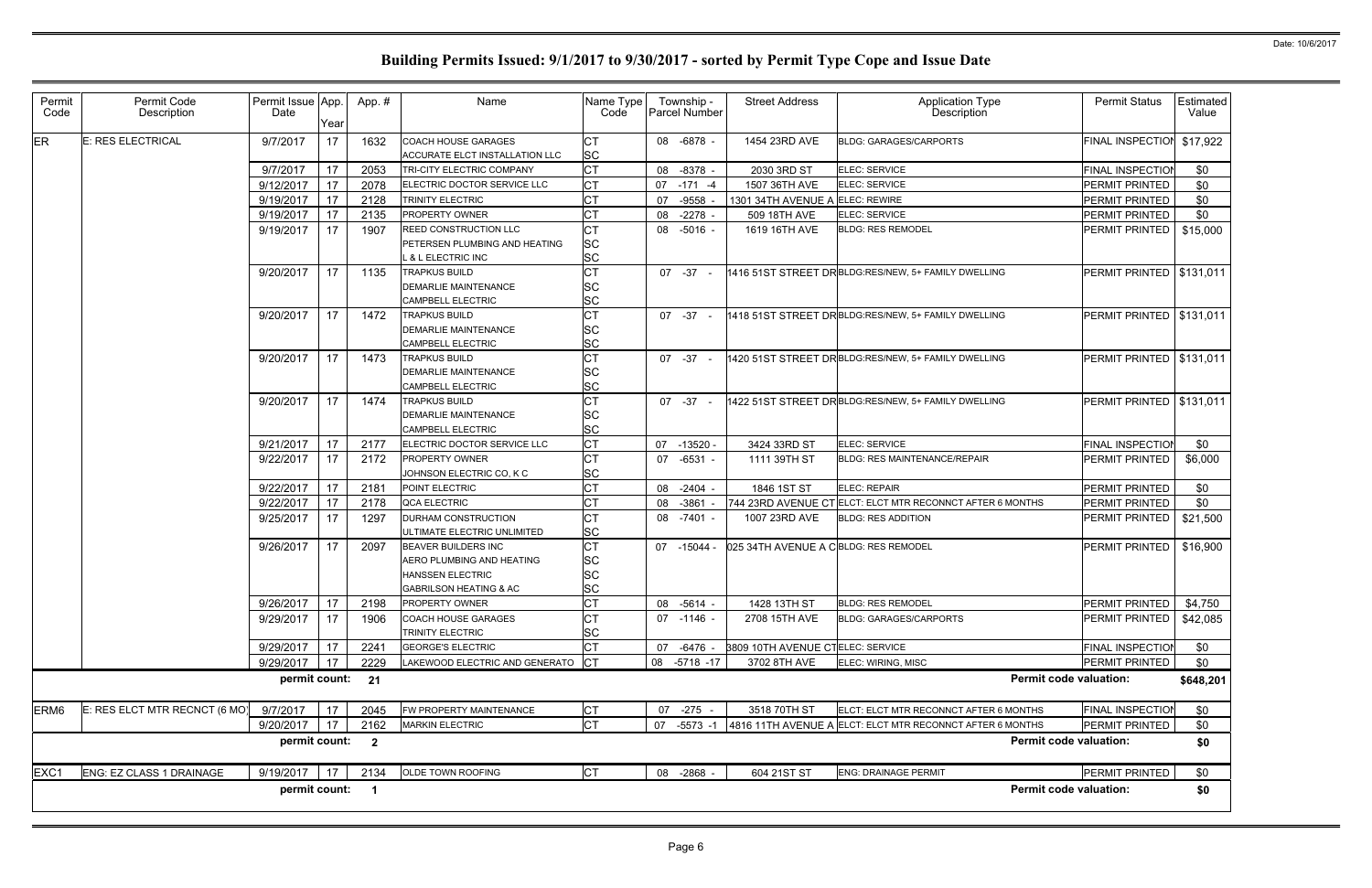| Permit<br>Code | Permit Code<br>Description | Permit Issue App.<br>Date | Year | App.#        | Name                                                                                   | Name Type<br>Code            |    | Township -<br>Parcel Number | <b>Street Address</b> | <b>Application Type</b><br><b>Description</b>       | <b>Permit Status</b>       | Estimated<br>Value |
|----------------|----------------------------|---------------------------|------|--------------|----------------------------------------------------------------------------------------|------------------------------|----|-----------------------------|-----------------------|-----------------------------------------------------|----------------------------|--------------------|
| <b>EZC</b>     | E: EZ/COML, ELECTRICAL     | 9/22/2017                 | 17   | 2179         | FW PROPERTY MAINTENANCE                                                                | <b>ICT</b>                   |    | 08 -2868 -                  | 604 21ST ST           | ELCT: ELCT MTR RECONNCT AFTER 6 MONTHS              | <b>PERMIT PRINTED</b>      | \$0                |
|                |                            | permit count:             |      | -1           |                                                                                        |                              |    |                             |                       | <b>Permit code valuation:</b>                       |                            | \$0                |
| <b>MC</b>      | M: COML MECHANICAL         | 9/5/2017                  | 17   | 2011         | <b>TOTAL MAINTENANCE INC</b>                                                           | <b>CT</b>                    |    | 08 -8703 -                  | 1410 7TH ST           | HTG: AIR CONDITIONING, REPLACE                      | PERMIT PRINTED             | \$0                |
|                |                            | 9/6/2017                  | 17   | 1652         | POWELL & COMPANY CONSTRUCTION,                                                         |                              |    | 07 -13021 -                 | 2200 52ND AVE         | <b>BLDG: COML REMODEL</b>                           | PERMIT PRINTED             | \$74,000           |
|                |                            |                           |      |              | <b>CRAWFORD COMPANY</b><br>AKEWOOD ELECTRIC AND GENERATO<br>CRAWFORD HEATING & COOLING | <b>SC</b><br><b>SC</b><br>SC |    |                             |                       |                                                     |                            |                    |
|                |                            | 9/6/2017                  | 17   | 2037         | <b>SCHEBLER COMPANY</b>                                                                | <b>CT</b>                    |    | 07 -14041                   |                       | 612 VALLEY VIEW DR HTG: AIR CONDITIONING, REPLACE   | PERMIT PRINTED             | \$0                |
|                |                            | 9/6/2017                  | 17   | 2036         | DOUG'S HEATING & AIR COND                                                              | <b>CT</b>                    | 07 | $-1882$                     |                       | 2 AVENUE OF THE CITHTG: AIR CONDITIONING, REPLACE   | PERMIT PRINTED             | \$0                |
|                |                            | 9/6/2017                  | 17   | 2035         | DOUG'S HEATING & AIR COND                                                              | <b>CT</b>                    | 08 | -1202                       | 1702 7TH AVE          | HTG: FURNACE/AC, REPLACE                            | PERMIT PRINTED             | \$0                |
|                |                            | 9/6/2017                  | 17   | 2034         | DOUG'S HEATING & AIR COND                                                              | <b>CT</b>                    | 08 | $-7803$                     |                       | 1801 15TH STREET PL HTG: ROOFTOP UNIT, REPLACE      | PERMIT PRINTED             | \$0                |
|                |                            | 9/19/2017                 | 17   | 2133         | CYPRESS COMMERCIAL, INC                                                                | <b>CT</b>                    | 07 | $-12705$                    | 2122 53RD ST          | HTG: FURNACE/AC, REPLACE                            | PERMIT PRINTED             | \$5,680            |
|                |                            | 9/19/2017                 | 17   | 2157         | CRAWFORD COMPANY                                                                       | <b>CT</b>                    | 07 | $-13110 -$                  | 2115 48TH ST          | HTG: FURNACE/AC, REPLACE                            | PERMIT PRINTED             | \$0                |
|                |                            | 9/27/2017                 | 17   | 2215         | <b>CRAWFORD COMPANY</b>                                                                | СT                           | 08 | -4785 -                     | 1105 8TH ST           | HTG: BOILER/FURNACE, REPLACE                        | PERMIT PRINTED             | \$0                |
|                |                            | 9/29/2017                 | 17   | 2236         | J.L. BRADY COMPANY                                                                     | <b>CT</b>                    | 08 | $-9215$                     | 2131 1ST STREET A     | HTG: AIR CONDITIONING, REPLACE                      | PERMIT PRINTED             | \$0                |
|                |                            | permit count:             |      | 10           |                                                                                        |                              |    |                             |                       | <b>Permit code valuation:</b>                       |                            | \$79,680           |
| <b>MEZC</b>    | M: EZ/COML, MECHANICAL     | 9/5/2017                  | 17   | 2013         | <b>CRAWFORD HEATING &amp; COOLING</b><br>CRAWFORD HEATING & COOLING                    | СT<br><b>CT</b>              |    | 08 -1152 -                  | 506 15TH ST           | HTG: BOILER/FURNACE, INSTALL                        | PERMIT PRINTED             | \$0                |
|                |                            | 9/20/2017                 | 17   | 1541         | <b>RYAN COMPANIES US INC</b>                                                           | <b>CT</b>                    | 08 | -9289 -                     | 1400 RIVER DR         | <b>BLDG: COML REMODEL</b>                           | PERMIT PRINTED             | \$340,902          |
|                |                            |                           |      |              | <b>TRI-CITY ELECTRIC COMPANY</b>                                                       | <b>SC</b>                    |    |                             |                       |                                                     |                            |                    |
|                |                            |                           |      |              | CLIMATE ENGINEERS FORM. CLIMAT                                                         | <b>SC</b>                    |    |                             |                       |                                                     |                            |                    |
|                |                            | permit count:             |      | $\mathbf{2}$ |                                                                                        |                              |    |                             |                       | <b>Permit code valuation:</b>                       |                            | \$340,902          |
| <b>MR</b>      | M: RES MECHANICAL          | 9/1/2017                  | 17   | 1998         | KLAUER HEATING & AC LTD                                                                | <b>CT</b>                    |    | 08 -183 -9                  |                       | 2412 1ST STREET CT HTG: FURNACE/AC, REPLACE         | <b>FINAL INSPECTIOI</b>    | \$0                |
|                |                            | 9/1/2017                  | 17   | 1999         | KALE HEATING & AC                                                                      | <b>CT</b>                    | 08 | $-3974 -$                   | 2715 15TH ST          | HTG: FURNACE/AC, REPLACE                            | PERMIT PRINTED             | \$0                |
|                |                            | 9/5/2017                  | 17   | 2014         | <b>CRAWFORD HEATING &amp; COOLING</b>                                                  | СT                           | 07 | $-12213-$                   | 1103 35TH ST          | HTG: FURNACE/AC, REPLACE                            | PERMIT PRINTED             | \$0                |
|                |                            | 9/8/2017                  | 17   | 1269         | <b>PROPERTY OWNER</b>                                                                  | <b>CT</b>                    | 07 | -4975 -                     | 3807 26TH ST          | <b>BLDG: RES REMODEL</b>                            | <b>FINAL INSPECTION</b>    | \$15,360           |
|                |                            |                           |      |              | HEATCO SERVICE COMPANY                                                                 | SC                           |    |                             |                       |                                                     |                            |                    |
|                |                            |                           |      |              | <b>HEATCO SERVICE COMPANY</b>                                                          | lsc.<br>◡◡                   |    |                             |                       |                                                     |                            |                    |
|                |                            | 9/8/2017                  | 17   | 2058         | <b>HEATCO SERVICE COMPANY</b>                                                          | <b>CT</b>                    |    | 07 -5674 -                  | 2314 44TH ST          | HTG: FURNACE/AC, REPLACE                            | <b>FINAL INSPECTION</b>    | \$0                |
|                |                            | 9/12/2017                 | 17   | 2080         | <b>GABRILSON HEATING &amp; AC</b>                                                      | СT                           |    | 08 -183 -1                  |                       | 2300 1ST STREET CT HTG: FURNACE/AC, REPLACE         | PERMIT PRINTED             | \$0                |
|                |                            | 9/14/2017                 | 17   | 2107         | <b>J.L. BRADY COMPANY</b>                                                              | СT                           |    | 07 -12196                   |                       | 108 35TH STREET CTHTG: FURNACE/AC, REPLACE          | PERMIT PRINTED             | \$0                |
|                |                            | 9/14/2017                 | 17   | 2104         | KALE HEATING & AC                                                                      | СT                           |    | 07 -13496 -                 | 4208 22ND AVE         | HTG: FURNACE/AC, REPLACE                            | PERMIT PRINTED             | \$0                |
|                |                            | 9/14/2017                 | 17   | 2106         | KALE HEATING & AC                                                                      | <b>CT</b>                    |    | 07 -13748 -                 | 3743 53RD ST          | HTG: AIR CONDITIONING, REPLACE                      | PERMIT PRINTED             | \$0                |
|                |                            | 9/14/2017                 | 17   | 2105         | <b>CRAWFORD COMPANY</b>                                                                | <b>CT</b>                    |    | 08 -4137 -27                | 2632 8TH ST           | HTG: FURNACE/AC, REPLACE                            | PERMIT PRINTED             | \$0                |
|                |                            | 9/19/2017                 | 17   | 2155         | <b>FAMILY HEATING &amp; COOLING</b>                                                    | СT                           |    | 07 -10160 -                 |                       | 5021 45TH AVENUE CTHTG: FURNACE/AC, REPLACE         | PERMIT PRINTED             | \$0                |
|                |                            | 9/19/2017                 | 17   | 1471         | <b>TRAPKUS BUILD</b>                                                                   | <b>CT</b>                    |    | $07 - 37 -$                 |                       | 1406 51ST STREET DRBLDG:RES/NEW, 5+ FAMILY DWELLING | PERMIT PRINTED   \$131,011 |                    |
|                |                            |                           |      |              | <b>DEMARLIE MAINTENANCE</b>                                                            | SC                           |    |                             |                       |                                                     |                            |                    |
|                |                            |                           |      |              | <b>CAMPBELL ELECTRIC</b>                                                               | SC                           |    |                             |                       |                                                     |                            |                    |
|                |                            |                           |      |              | WATSON PLUMBING AND MECHANICAL                                                         | <b>SC</b>                    |    |                             |                       |                                                     |                            |                    |
|                |                            | 9/19/2017                 | 17   | 1446         | <b>TRAPKUS BUILD</b>                                                                   | <b>CT</b>                    |    | $07 - 37 -$                 |                       | 1408 51ST STREET DRBLDG:RES/NEW, 5+ FAMILY DWELLING | PERMIT PRINTED   \$131,011 |                    |
|                |                            |                           |      |              | <b>DEMARLIE MAINTENANCE</b>                                                            | <b>SC</b>                    |    |                             |                       |                                                     |                            |                    |
|                |                            |                           |      |              | <b>CAMPBELL ELECTRIC</b>                                                               | <b>SC</b>                    |    |                             |                       |                                                     |                            |                    |
|                |                            |                           |      |              | WATSON PLUMBING AND MECHANICAL                                                         | <b>SC</b>                    |    |                             |                       |                                                     |                            |                    |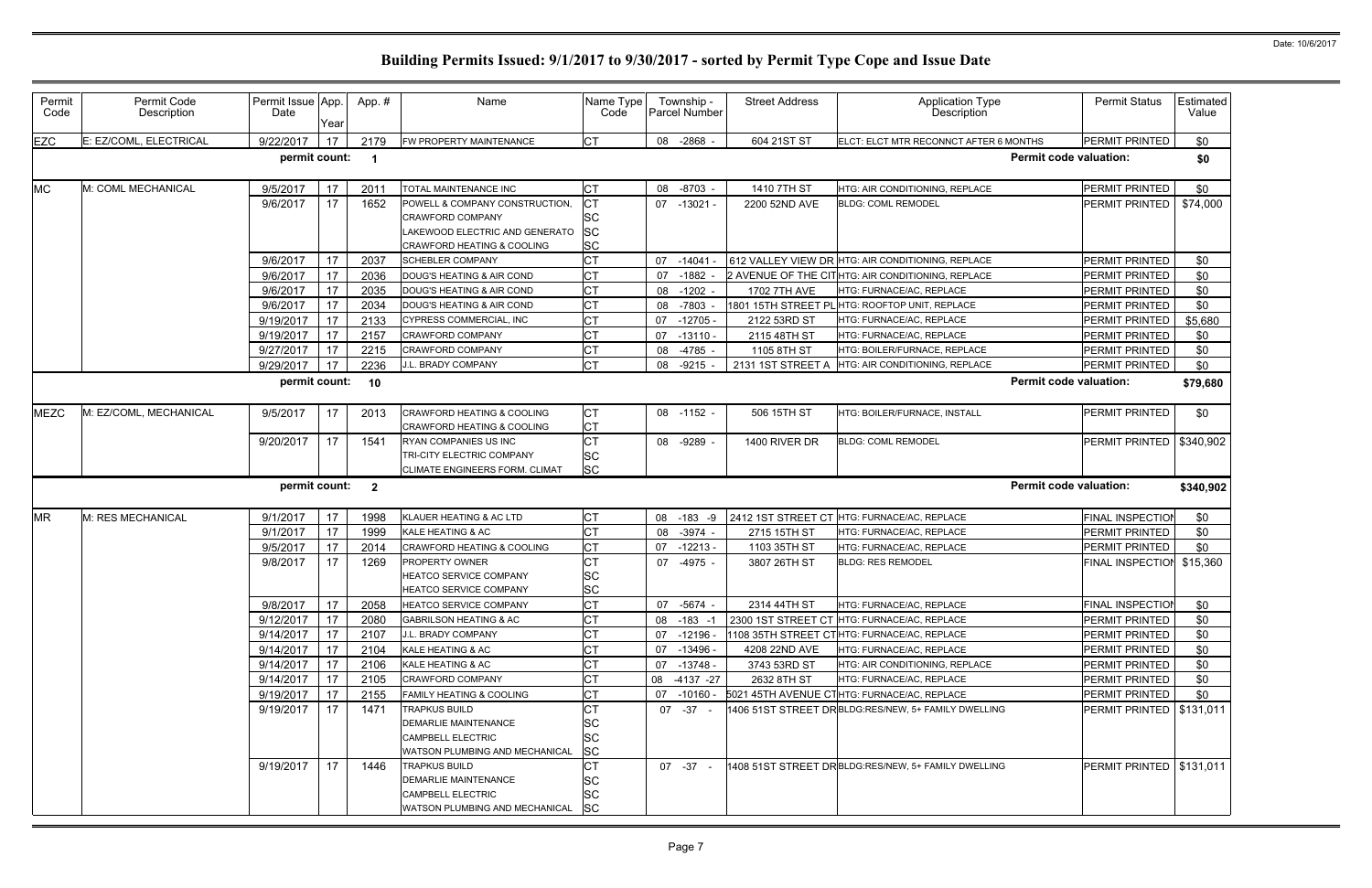| Permit<br>Code | Permit Code<br>Description | Permit Issue App.<br>Date | Year | App.#        | Name                                                                                                              | Name Type<br>Code           |    | Township -<br>Parcel Number | <b>Street Address</b>                        | <b>Application Type</b><br>Description                     | <b>Permit Status</b>       | Estimated<br>Value |
|----------------|----------------------------|---------------------------|------|--------------|-------------------------------------------------------------------------------------------------------------------|-----------------------------|----|-----------------------------|----------------------------------------------|------------------------------------------------------------|----------------------------|--------------------|
| <b>MR</b>      | M: RES MECHANICAL          | 9/19/2017                 | 17   | 1438         | <b>TRAPKUS BUILD</b><br><b>DEMARLIE MAINTENANCE</b><br><b>CAMPBELL ELECTRIC</b><br>WATSON PLUMBING AND MECHANICAL | СT<br>SC<br>SC<br><b>SC</b> |    | $07 - 37 -$                 |                                              | 1410 51ST STREET DR BLDG:RES/NEW, 5+ FAMILY DWELLING       | PERMIT PRINTED             | \$131,011          |
|                |                            | 9/19/2017                 | 17   | 1437         | <b>TRAPKUS BUILD</b><br><b>DEMARLIE MAINTENANCE</b><br><b>CAMPBELL ELECTRIC</b><br>WATSON PLUMBING AND MECHANICAL | <b>CT</b><br>SC<br>SC<br>SC |    | $07 - 37 -$                 |                                              | 1412 51ST STREET DRBLDG:RES/NEW, 5+ FAMILY DWELLING        | PERMIT PRINTED             | \$131,011          |
|                |                            | 9/19/2017                 | 17   | 2151         | KALE HEATING & AC                                                                                                 | <b>CT</b>                   | 07 | $-8320 -$                   | 3827 15TH ST                                 | HTG: FURNACE/AC, REPLACE                                   | PERMIT PRINTED             | \$0                |
|                |                            | 9/19/2017                 | -17  | 2150         | KALE HEATING & AC                                                                                                 | <b>CT</b>                   | 08 |                             |                                              | -183 -22 2517 1ST STREET CT HTG: FURNACE/AC, REPLACE       | <b>PERMIT PRINTED</b>      | \$0                |
|                |                            | 9/19/2017                 | 17   | 2156         | <b>CRAWFORD COMPANY</b>                                                                                           | <b>CT</b>                   |    | 08 -9269 -2                 | 3036 3RD ST                                  | HTG: FURNACE/AC, REPLACE                                   | PERMIT PRINTED             | \$0                |
|                |                            | 9/21/2017                 | 17   | 2175         | <b>CRAWFORD COMPANY</b>                                                                                           | <b>CT</b>                   | 07 | $-13572 - 4$                | 8 THORNWOOD CT                               | HTG: AIR CONDITIONING, REPLACE                             | <b>PERMIT PRINTED</b>      | \$0                |
|                |                            | 9/21/2017                 | 17   | 2173         | <b>CRAWFORD COMPANY</b>                                                                                           | <b>CT</b>                   | 08 | -7883                       | 1925 15TH STREET A                           | HTG: BOILER/FURNACE, REPLACE                               | PERMIT PRINTED             | \$0                |
|                |                            | 9/26/2017                 | 17   | 2204         | JK PLUMBING AND HEATING LLC                                                                                       | <b>CT</b>                   | 08 | $-6852$                     | 1512 24TH AVE                                | HTG: AIR CONDITIONING, REPLACE                             | PERMIT PRINTED             | \$2,100            |
|                |                            | 9/27/2017                 | 17   | 2214         | TOTAL MAINTENANCE INC                                                                                             | <b>CT</b>                   | 07 | $-10112$                    |                                              | 5005 44TH AVENUE CTHTG: FURNACE/AC, REPLACE                | PERMIT PRINTED             | \$0                |
|                |                            | 9/27/2017                 | 17   | 2213         | <b>GABRILSON HEATING &amp; AC</b>                                                                                 | <b>CT</b>                   | 07 | $-14654$                    |                                              | 3621 70TH STREET CTHTG: FURNACE/AC, REPLACE                | <b>PERMIT PRINTED</b>      | \$0                |
|                |                            | 9/27/2017                 | 17   | 2097         | <b>BEAVER BUILDERS INC</b>                                                                                        | <b>CT</b>                   | 07 | -15044 -                    | 025 34TH AVENUE A CBLDG: RES REMODEL         |                                                            | <b>PERMIT PRINTED</b>      | \$16,900           |
|                |                            |                           |      |              | AERO PLUMBING AND HEATING                                                                                         | <b>SC</b>                   |    |                             |                                              |                                                            |                            |                    |
|                |                            |                           |      |              | <b>HANSSEN ELECTRIC</b>                                                                                           | SC                          |    |                             |                                              |                                                            |                            |                    |
|                |                            |                           |      |              | <b>GABRILSON HEATING &amp; AC</b>                                                                                 | SC                          |    |                             |                                              |                                                            |                            |                    |
|                |                            | 9/27/2017                 | 17   | 2212         | <b>FREED HEATING &amp; AC</b>                                                                                     | <b>CT</b>                   |    |                             |                                              | 08 -183 -27 2409 1ST STREET CT HTG: FURNACE/AC, REPLACE    | PERMIT PRINTED             | \$0                |
|                |                            | 9/27/2017                 | 17   | 2219         | HORNBUCKLE HEATING & AC                                                                                           | <b>CT</b>                   | 08 | $-2599 -$                   | 535 19TH AVE                                 | HTG: OTHER, INSTALL/REPLACE                                | PERMIT PRINTED             | \$4,000            |
|                |                            | 9/29/2017                 | 17   | 2243         | FREED HEATING & AC                                                                                                | <b>CT</b>                   | 07 | $-10750 -$                  | 3440 52ND ST                                 | HTG: AIR CONDITIONING, REPLACE                             | PERMIT PRINTED             | \$0                |
|                |                            | 9/29/2017                 | 17   | 2242         | FREED HEATING & AC                                                                                                | <b>CT</b>                   |    | 08 -183 -28                 | 2405 1ST STREET CT                           | HTG: FURNACE/AC, REPLACE                                   | <b>FINAL INSPECTION</b>    | \$0                |
|                |                            | 9/29/2017                 | 17   | 2244         | FREED HEATING & AC                                                                                                | <b>CT</b>                   | 08 | $-8539 -$                   | 967 41ST ST                                  | HTG: BOILER/FURNACE, REPLACE                               | <b>FINAL INSPECTION</b>    | \$0                |
|                |                            | 9/29/2017                 | 17   | 2235         | KALE HEATING & AC                                                                                                 | <b>CT</b>                   |    | 08 -9125 -                  | 3020 4TH ST                                  | HTG: FURNACE/AC, REPLACE                                   | PERMIT PRINTED             | \$0                |
|                |                            | permit count:             |      | 30           |                                                                                                                   |                             |    |                             |                                              | <b>Permit code valuation:</b>                              |                            | \$562,404          |
| <b>PBWV</b>    | P: RES BACKWATER VALVE     | 9/19/2017                 | -17  | 2152         | <b>ERICKSON PLUMBING</b>                                                                                          | <b>CT</b>                   |    | 07 -7688                    |                                              | 2405 23RD AVENUE A PLBG: BACKWATER VALVE INSTALLATION      | <b>PERMIT PRINTED</b>      | \$0                |
|                |                            | permit count:             |      | $\mathbf{1}$ |                                                                                                                   |                             |    |                             |                                              | <b>Permit code valuation:</b>                              |                            | \$0                |
| PC             | P: COML PLUMBING           | 9/5/2017                  | 17   | 1452         | FRANK H. STOWELL & SONS, INC                                                                                      | <b>CT</b>                   |    |                             |                                              | 07 -397 -8 500 JOHN DEERE RD BLDG: COML MAINTENANCE/REPAIR | PERMIT PRINTED   \$349,836 |                    |
|                |                            |                           |      |              | TRI-CITY ELECTRIC COMPANY                                                                                         | <b>SC</b>                   |    |                             |                                              |                                                            |                            |                    |
|                |                            |                           |      |              | RAGAN MECHANICAL INC.                                                                                             | <b>SC</b>                   |    |                             |                                              |                                                            |                            |                    |
|                |                            | 9/6/2017                  | 17   | 2039         | NORTHWEST MECHANICAL                                                                                              | <b>CT</b>                   |    | 12 -1537 -L                 | 6801 74TH AVE                                | PLBG: CROSS CONNECTION REPAIRS                             | FINAL INSPECTION           | \$0                |
|                |                            | 9/11/2017                 | 17   | 1977         | HODGE CONSTRUCTION CO INC                                                                                         | <b>CT</b>                   |    | 07 -14028 -                 | 615 VALLEY VIEW DR BLDG: COML REMODEL        |                                                            | PERMIT PRINTED             | \$44,874           |
|                |                            |                           |      |              | <b>CRAWFORD COMPANY</b>                                                                                           | SC                          |    |                             |                                              |                                                            |                            |                    |
|                |                            | 9/12/2017                 | 17   | 2079         | PETERSEN PLUMBING AND HEATING                                                                                     | <b>CT</b>                   |    | 08 -1153 -                  | 524 15TH ST                                  | PLBG: INSTALLATION, COMMERCIAL                             | PERMIT PRINTED             | \$0                |
|                |                            | 9/13/2017                 | 17   | 1019         | DAXON CONSTRUCTION INC.                                                                                           | <b>CT</b>                   |    | 07 -13755 -                 | 612 35TH AVE                                 | <b>BLDG: COML REMODEL</b>                                  | FINAL INSPECTION \$290,000 |                    |
|                |                            |                           |      |              | TRI-CITY ELECTRIC COMPANY                                                                                         | SC                          |    |                             |                                              |                                                            |                            |                    |
|                |                            |                           |      |              | <b>CLIMATE ENGINEERS FORM. CLIMAT</b>                                                                             | SC                          |    |                             |                                              |                                                            |                            |                    |
|                |                            |                           |      |              | J.L. BRADY COMPANY                                                                                                | <b>SC</b>                   |    |                             |                                              |                                                            |                            |                    |
|                |                            | 9/15/2017                 | 17   | 1796         | DANCOR CONSTRUCTION, INC<br>J.L. BRADY COMPANY                                                                    | <b>CT</b><br><b>SC</b>      |    | 07 -14482 -                 | <b>8930 44TH AVENUE DRBLDG: COML REMODEL</b> |                                                            | PERMIT PRINTED             | \$88,423           |
|                |                            | 9/19/2017                 | 17   | 2148         | <b>BUSH CONSTRUCTION COMPANY INC.</b>                                                                             | <b>CT</b>                   |    | 07 -12408 -                 | 3913 24TH ST                                 | BLDG: COML MAINTENANCE/REPAIR                              | PERMIT PRINTED             | \$6,942            |
|                |                            |                           |      |              | CRAWFORD COMPANY                                                                                                  | SC                          |    |                             |                                              |                                                            |                            |                    |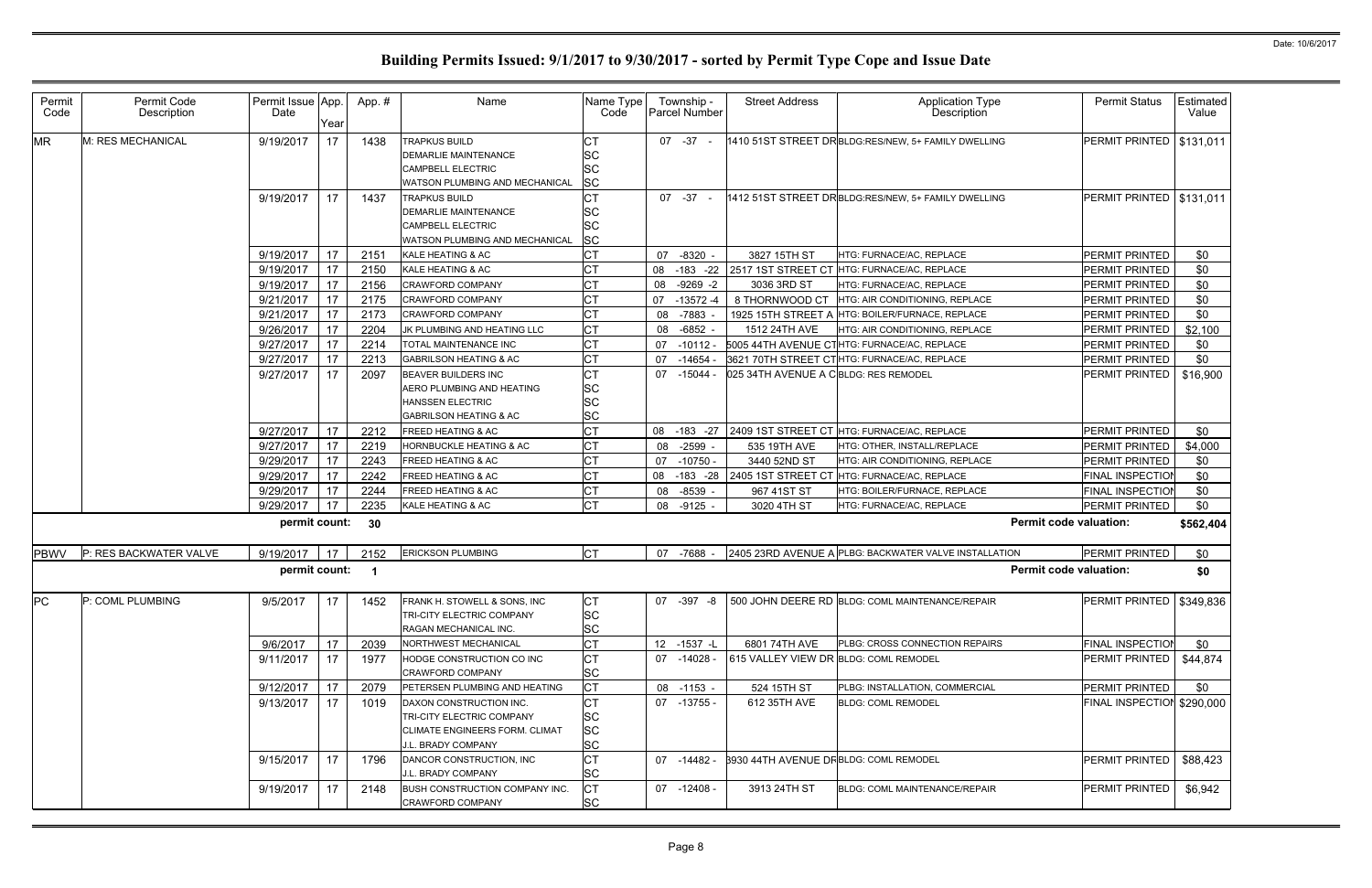| Permit<br>Code   | Permit Code<br>Description   | Permit Issue App.<br>Date | Year | App.#          | Name                                                                                                                                                                                                                                                                                                                                             | Name Type<br>Code                                                                                                                   | Township -<br>Parcel Number | <b>Street Address</b>                 | <b>Application Type</b><br>Description                    | <b>Permit Status</b>          | Estimated<br>Value |
|------------------|------------------------------|---------------------------|------|----------------|--------------------------------------------------------------------------------------------------------------------------------------------------------------------------------------------------------------------------------------------------------------------------------------------------------------------------------------------------|-------------------------------------------------------------------------------------------------------------------------------------|-----------------------------|---------------------------------------|-----------------------------------------------------------|-------------------------------|--------------------|
| <b>PC</b>        | P: COML PLUMBING             | 9/19/2017                 | 17   | 2129           | <b>DEMARLIE MAINTENANCE</b>                                                                                                                                                                                                                                                                                                                      | СT                                                                                                                                  | 07 -539                     | 2350 41ST ST                          | PLBG: INSTALLATION, COMMERCIAL                            | FINAL INSPECTION              | \$0                |
|                  |                              | 9/28/2017                 | 17   | 1951           | <b>ROCK RIVER ELECTRIC INC</b><br><b>ALLYN CORPORATION</b><br><b>QUAD CITY PLUMBING</b>                                                                                                                                                                                                                                                          | <b>SC</b><br><b>SC</b><br>SC                                                                                                        | 07 -1004                    |                                       | 6 AVENUE OF THE CITBLDG:MISC/STRUCTURES OTHER THAN BLDGS  | PERMIT PRINTED                | \$821,000          |
|                  |                              | 9/29/2017                 | 17   | 2127           | <b>TRINITY ELECTRIC</b><br>PETERSEN PLUMBING AND HEATING                                                                                                                                                                                                                                                                                         | СT<br><b>SC</b>                                                                                                                     | $07 -42 -3$                 | 0 AVENUE OF THE CITELEC: REMODEL      |                                                           | PERMIT PRINTED                | \$6,450            |
|                  |                              | 9/29/2017                 | 17   | 2237           | J.L. BRADY COMPANY                                                                                                                                                                                                                                                                                                                               | <b>CT</b>                                                                                                                           | 08 -5525 -                  | 1419 5TH AVE                          | PLBG: INSTALLATION, COMMERCIAL                            | PERMIT PRINTED                | \$0                |
|                  |                              | permit count:             |      | 11             |                                                                                                                                                                                                                                                                                                                                                  |                                                                                                                                     |                             |                                       |                                                           | <b>Permit code valuation:</b> | \$1,607,525        |
| PCR <sub>6</sub> | P: RES GAS MTR RECONCT (6 MC | 9/27/2017                 | 17   | 2211           | WATSON PLUMBING AND MECHANICAL                                                                                                                                                                                                                                                                                                                   | <b>ICT</b>                                                                                                                          | 07 -5573 -1                 |                                       | 4816 11TH AVENUE A PLBG: GAS MTR RECONNECT AFTER 6 MONTHS | PERMIT PRINTED                | \$0                |
|                  |                              | permit count:             |      | -1             |                                                                                                                                                                                                                                                                                                                                                  |                                                                                                                                     |                             |                                       |                                                           | <b>Permit code valuation:</b> | \$0                |
| <b>PCTY</b>      | P: IN-HOUSE PLBG REPAIRS     | 9/1/2017                  | 17   | 1997           | PETERSEN PLUMBING AND HEATING                                                                                                                                                                                                                                                                                                                    | <b>CT</b>                                                                                                                           | 08 -3966 -                  | 4126 10TH AVE                         | PLBG: IN-HOUSE REPAIRS                                    | <b>PERMIT PRINTED</b>         | \$0                |
|                  |                              | 9/5/2017                  | 17   | 2008           | J.L. BRADY COMPANY                                                                                                                                                                                                                                                                                                                               | <b>CT</b>                                                                                                                           | 08 -1137 -                  | 514 17TH ST                           | PLBG: IN-HOUSE REPAIRS                                    | PERMIT PRINTED                | \$0                |
|                  |                              | permit count:             |      | $\overline{2}$ |                                                                                                                                                                                                                                                                                                                                                  |                                                                                                                                     |                             |                                       |                                                           | <b>Permit code valuation:</b> | \$0                |
| <b>PCWS</b>      | P: CITY WATER/SEWER          | 9/25/2017                 | 17   | 2200           | <b>CRAWFORD COMPANY</b>                                                                                                                                                                                                                                                                                                                          | <b>CT</b>                                                                                                                           | $-427 -$<br>08              | 2221 5TH AVE                          | PLBG: SEWER SERVICE REPLACEMENT                           | <b>PERMIT PRINTED</b>         | \$0                |
|                  |                              | permit count:             |      |                |                                                                                                                                                                                                                                                                                                                                                  |                                                                                                                                     |                             |                                       |                                                           | <b>Permit code valuation:</b> | \$0                |
| PEZC             | P: EZ/COML, PLUMBING         | 9/12/2017                 | 17   | 1301           | <b>PROPERTY OWNER</b><br>ULTIMATE ELECTRIC UNLIMITED<br>LENNY DESANTIAGO PLUMBING<br><b>PROPERTY OWNER</b><br>ULTIMATE ELECTRIC UNLIMITED<br>LENNY DESANTIAGO PLUMBING<br><b>PROPERTY OWNER</b><br>ULTIMATE ELECTRIC UNLIMITED<br>LENNY DESANTIAGO PLUMBING<br><b>PROPERTY OWNER</b><br>JLTIMATE ELECTRIC UNLIMITED<br>LENNY DESANTIAGO PLUMBING | <b>CT</b><br>SC<br><b>SC</b><br>СT<br><b>SC</b><br><b>SC</b><br><b>CT</b><br><b>SC</b><br><b>SC</b><br>СT<br><b>SC</b><br><b>SC</b> | 08 -8264 -                  | 1810 5TH AVE                          | <b>BLDG: COML INTERIOR FINISH</b>                         | PERMIT PRINTED                | \$50,500           |
|                  |                              | permit count:             |      | -1             |                                                                                                                                                                                                                                                                                                                                                  |                                                                                                                                     |                             |                                       |                                                           | <b>Permit code valuation:</b> | \$50,500           |
| <b>PGR</b>       | P: RES GAS PIPING            | 9/7/2017                  | 17   | 2052           | <b>WATSON PLUMBING AND MECHANICAL</b>                                                                                                                                                                                                                                                                                                            | $ _{\rm CT}$                                                                                                                        | 07 -13520 -                 | 3424 33RD ST                          | PLBG: GAS PIPING                                          | PERMIT PRINTED                | \$0                |
|                  |                              | 9/29/2017                 | 17   | 2240           | HOMETOWN PLUMBING AND HEATING                                                                                                                                                                                                                                                                                                                    | <b>CT</b>                                                                                                                           | 08<br>$-8659 -$             | 5007 10TH AVE                         | PLBG: GAS PIPING                                          | FINAL INSPECTION              | \$0                |
|                  |                              | permit count:             |      | $\overline{2}$ |                                                                                                                                                                                                                                                                                                                                                  |                                                                                                                                     |                             |                                       |                                                           | <b>Permit code valuation:</b> | \$0                |
| <b>PR</b>        | P: RES PLUMBING              | 9/1/2017                  | 17   | 1884           | <b>TERRELL PFAFF</b><br><b>PROPERTY OWNER</b><br>PETERSEN PLUMBING AND HEATING                                                                                                                                                                                                                                                                   | СT<br><b>SC</b><br><b>SC</b>                                                                                                        | 07 -2364 -                  | 2434 30TH ST                          | <b>BLDG: RES REMODEL</b>                                  | PERMIT PRINTED                | \$13,950           |
|                  |                              | 9/5/2017                  | 17   | 2016           | <b>BAGBY PLUMBING SERVICE</b>                                                                                                                                                                                                                                                                                                                    | <b>CT</b>                                                                                                                           | 08 -3355 -                  | 2629 14TH AVE                         | PLBG: INSTALLATION, RESIDENTIAL                           | <b>FINAL INSPECTION</b>       | \$0                |
|                  |                              | 9/6/2017                  | 17   | 2027           | <b>BLONDELL PLUMBING SERVICES</b>                                                                                                                                                                                                                                                                                                                | C <sub>T</sub>                                                                                                                      | 07 -11024                   | 4703 18TH AVENUE CTPLBG: SEWER REPAIR |                                                           | PERMIT PRINTED                | \$0                |
|                  |                              | 9/6/2017                  | 17   | 2028           | BLONDELL PLUMBING SERVICE INC                                                                                                                                                                                                                                                                                                                    | <b>CT</b>                                                                                                                           | 07 -12247 -                 | 3002 30TH ST                          | PLBG: SEWER REPAIR                                        | PERMIT PRINTED                | \$0                |
|                  |                              | 9/6/2017                  | 17   | 2031           | PETERSEN PLUMBING AND HEATING                                                                                                                                                                                                                                                                                                                    | СT                                                                                                                                  | $-6308 -$<br>07             | 2308 48TH ST                          | PLBG: INSTALLATION, RESIDENTIAL                           | PERMIT PRINTED                | \$0                |
|                  |                              | 9/8/2017                  | 17   | 1974           | DAVE PROCHASKA CONST.                                                                                                                                                                                                                                                                                                                            | <b>CT</b>                                                                                                                           | $-14783 -$<br>07            | 7319 35TH AVE                         | BLDG:RES/NEW, SINGLE FAMILY DETACHED                      | PERMIT PRINTED   \$204,600    |                    |